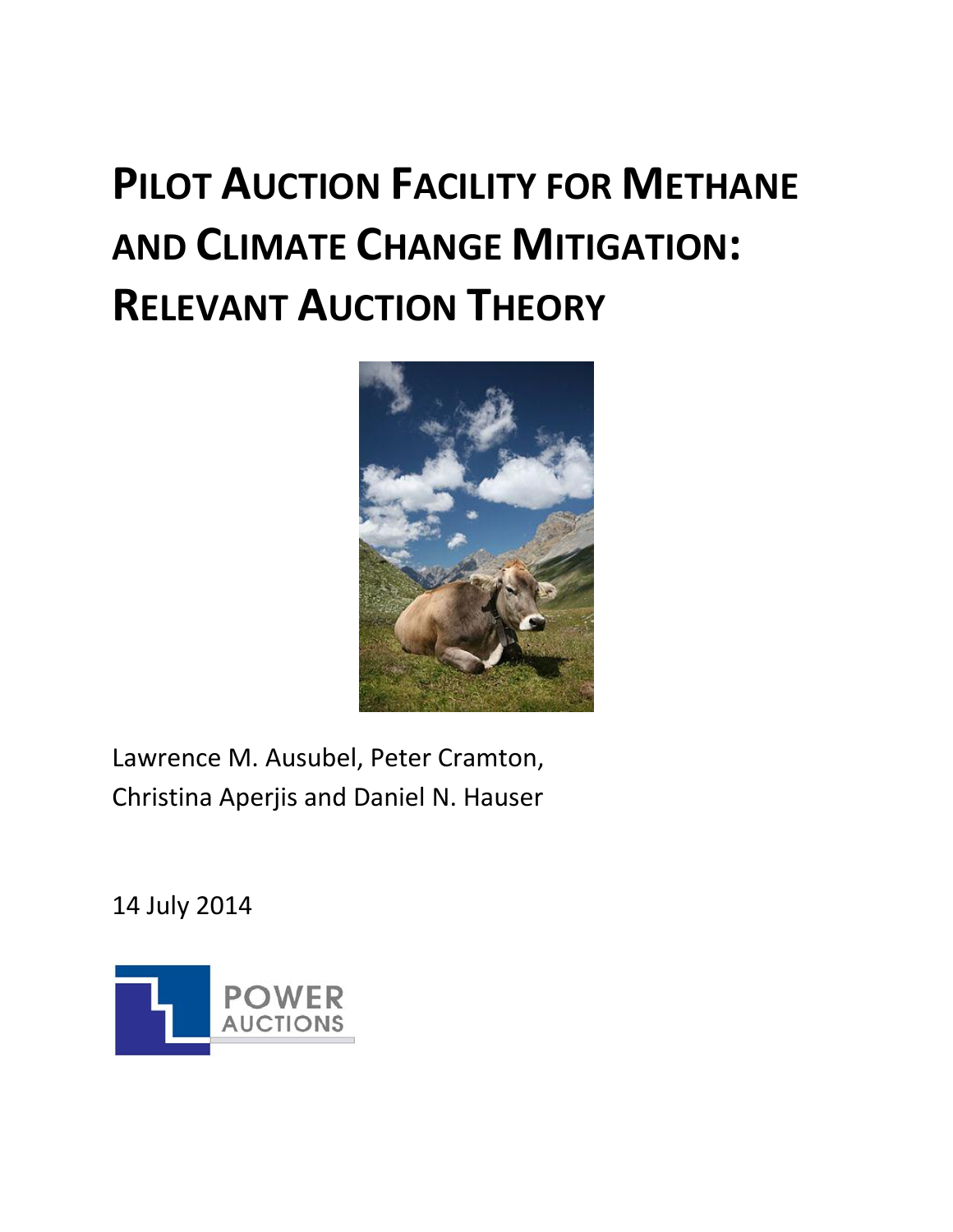# **Contents**

| 1. |       |                                                                 |  |  |
|----|-------|-----------------------------------------------------------------|--|--|
|    | 1.1.  |                                                                 |  |  |
| 2. |       |                                                                 |  |  |
|    | 2.1.  |                                                                 |  |  |
|    | 2.2.  |                                                                 |  |  |
|    | 2.3.  |                                                                 |  |  |
| 3. |       |                                                                 |  |  |
|    | 3.1.  |                                                                 |  |  |
|    | 3.2.  |                                                                 |  |  |
|    | 3.3.  |                                                                 |  |  |
| 4. |       |                                                                 |  |  |
|    | 4.1.  |                                                                 |  |  |
|    | 4.2.  |                                                                 |  |  |
| 5. |       |                                                                 |  |  |
|    | 5.1.  |                                                                 |  |  |
|    | 5.2.  |                                                                 |  |  |
|    | 5.3.  |                                                                 |  |  |
|    | 5.4.  |                                                                 |  |  |
|    | 5.5.  |                                                                 |  |  |
|    | 5.6.  |                                                                 |  |  |
|    | 5.7.  | Comparing the Clock and the Uniform-Price Sealed-Bid Formats 15 |  |  |
|    | 5.8.  |                                                                 |  |  |
|    | 5.9.  |                                                                 |  |  |
|    | 5.10. |                                                                 |  |  |
| 6. |       |                                                                 |  |  |
| 7. |       |                                                                 |  |  |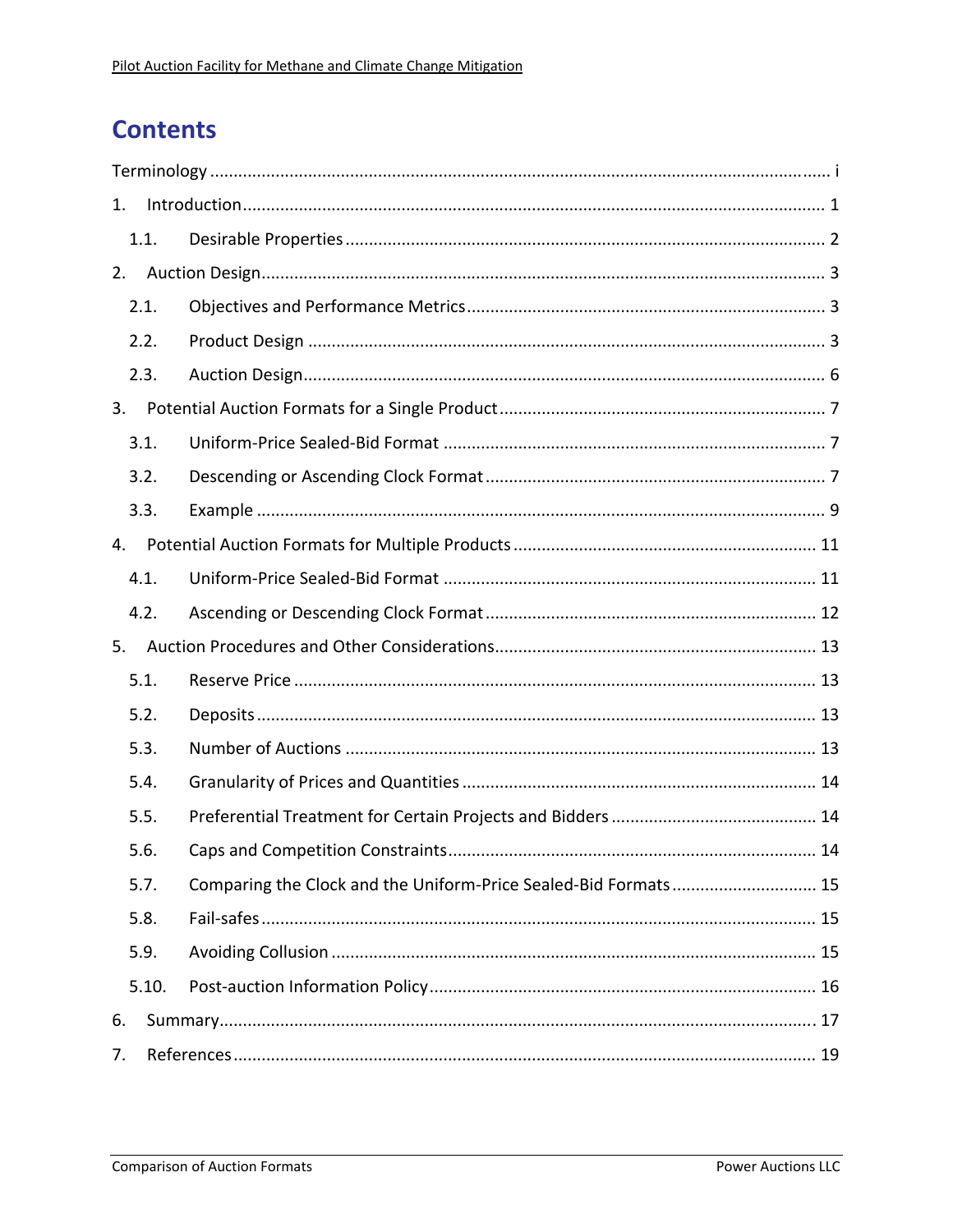# **Terminology**

| <b>Term</b>                 | Description                                                                                                                                                                                                                                                                                                                             |
|-----------------------------|-----------------------------------------------------------------------------------------------------------------------------------------------------------------------------------------------------------------------------------------------------------------------------------------------------------------------------------------|
| Activity<br>percentage      | A mechanism that is sometimes used with a point-based activity rule to give<br>bidders some flexibility to switch between packages from round to round in<br>a clock auction - without losing eligibility points. The activity percentage<br>might start out at 80% and then be raised to 90% (or 100%) later in the<br>auction.        |
| Activity rule               | The rule that limits what bids a bidder can make in subsequent rounds of a<br>multiple round auction based on the bidder's bids in earlier rounds. The<br>activity rule is intended to avoid bid sniping. A bidder with large demands<br>late in the auction must express large demands in the earlier rounds when<br>prices are lower. |
| Aggregator                  | A firm/bidder that wants to purchase put options in order to fund a large<br>number of methane abatement projects which it is not implementing itself.                                                                                                                                                                                  |
| <b>Bid sniping</b>          | The tendency to wait until the last possible opportunity to place a serious bid<br>as in an eBay auction. Auctions often have activity rules in place to prevent<br>bid sniping.                                                                                                                                                        |
| <b>Bidder discount</b>      | A bidder-specific percentage discount that is applied after winners and gross<br>payments are determined. A bidder's gross payment is reduced by the bidder<br>discount.                                                                                                                                                                |
| Cap                         | A competition constraint rule that would prohibit a single bidder from<br>winning more than some percentage (e.g., 25%) of the available supply.                                                                                                                                                                                        |
| Clearing price <sup>1</sup> | The price at which the demand for a put option is no longer above its supply,<br>and thus is the price when the put option "clears." This clearing price may be<br>less than the winner's bid price.                                                                                                                                    |
| Clock auction               | A multiple round auction in which in each round the auctioneer announces<br>prices and the bidders respond with demands at the specified prices. Prices<br>then increase on products with excess demand and the process repeats.                                                                                                        |
| Clock price                 | A price for a put option in a round of a clock auction.                                                                                                                                                                                                                                                                                 |
| Collusion                   | Two or more bidders working together to manipulate the auction outcome.                                                                                                                                                                                                                                                                 |
| Competition                 | A rule designed to encourage competition. Competition constraints may be                                                                                                                                                                                                                                                                |

The following terms are used throughout this document.

THE TRICH TRICH TRICH TRICH TRICH TRICH TRICH TRICH TRICH TRICH TRICH TRICH TRICH TRICH TRICH TRICH TRICH TRI<br>Thrice either refers to the put option's premium (in the case of a forward auction) or the strike price (in the case of the reverse auction). In this glossary, price refers to the premium but these concepts apply similarly in a reverse auction.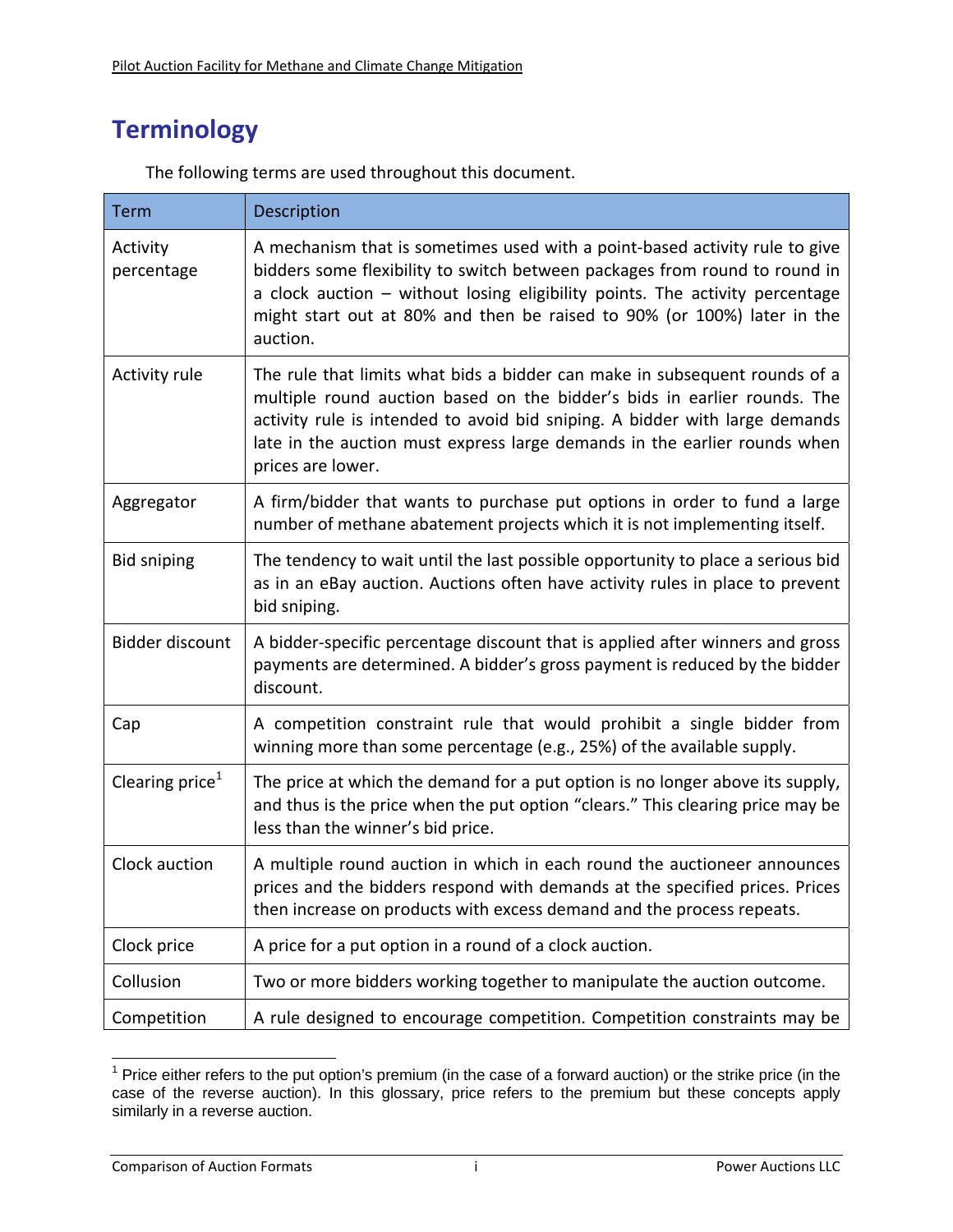| constraint                   | implemented in a number of ways, such as setting caps.                                                                                                                                                                                                                                                                                                                                                                                                                           |
|------------------------------|----------------------------------------------------------------------------------------------------------------------------------------------------------------------------------------------------------------------------------------------------------------------------------------------------------------------------------------------------------------------------------------------------------------------------------------------------------------------------------|
| Dynamic<br>auction           | An auction format that involves multiple opportunities to bid and where<br>some information about the bidding is revealed to the bidders during the<br>course of the auction.                                                                                                                                                                                                                                                                                                    |
| <b>Eligibility points</b>    | A bidder's eligibility points define the upper limit of put options that the<br>bidder can bid for (based on the sum of bidding points associated with the<br>put options in his/her bid). In the first round, the number of eligibility points<br>is set by the upfront deposit amount for the bidder. In subsequent rounds,<br>the number of eligibility points is set by the bids placed by the bidder in the<br>previous round (and the activity percentage for that round). |
| Gross<br>payment<br>amount   | The amount a winner pays, before the deduction of the bidder-specific<br>discount.                                                                                                                                                                                                                                                                                                                                                                                               |
| Information<br>policy        | The policy that determines the information that is revealed to bidders during<br>the course of a dynamic auction. The information revealed might include bid-<br>specific information such as the price of the bid and the identity of the<br>bidder, or aggregate information such as the total number of bids made on a<br>certain product (demand for that product).                                                                                                          |
| Payment<br>amount            | The amount a winning bidder pays for the number of put options it wins. This<br>is the gross payment amount less the bidder discount if any.                                                                                                                                                                                                                                                                                                                                     |
| Point-based<br>activity rule | An activity rule based on eligibility points. Bidders initially qualify for<br>eligibility points at the beginning of the auction; the number of eligibility<br>points is adjusted based on the bidding history.                                                                                                                                                                                                                                                                 |
| Price discovery              | A feature of dynamic auctions in which information about bidder demands is<br>reported to bidders, giving bidders the opportunity to adjust subsequent bids<br>based on the information.                                                                                                                                                                                                                                                                                         |
| Pricing rule                 | The rule that determines the price paid by the bidder for each lot that it has<br>won.                                                                                                                                                                                                                                                                                                                                                                                           |
| Proxy bid                    | A mechanism by which a bidder may submit a bid ahead of time before the<br>auction reaches a given price. The proxy bid is automatically entered into the<br>system when certain conditions are met.                                                                                                                                                                                                                                                                             |
| Reserve price                | The minimum price at which the seller will sell an item.                                                                                                                                                                                                                                                                                                                                                                                                                         |
| Sealed-bid<br>auction        | An auction in which bidders submit bids without receiving any information<br>relating to the bids placed by other bidders.                                                                                                                                                                                                                                                                                                                                                       |
| Set-aside                    | A competition constraint rule that sets aside specific items for bidders<br>meeting certain criteria. A set-aside is sometimes used for new entrants in a<br>market where new entry is desirable to increase competition. Alternatively, a                                                                                                                                                                                                                                       |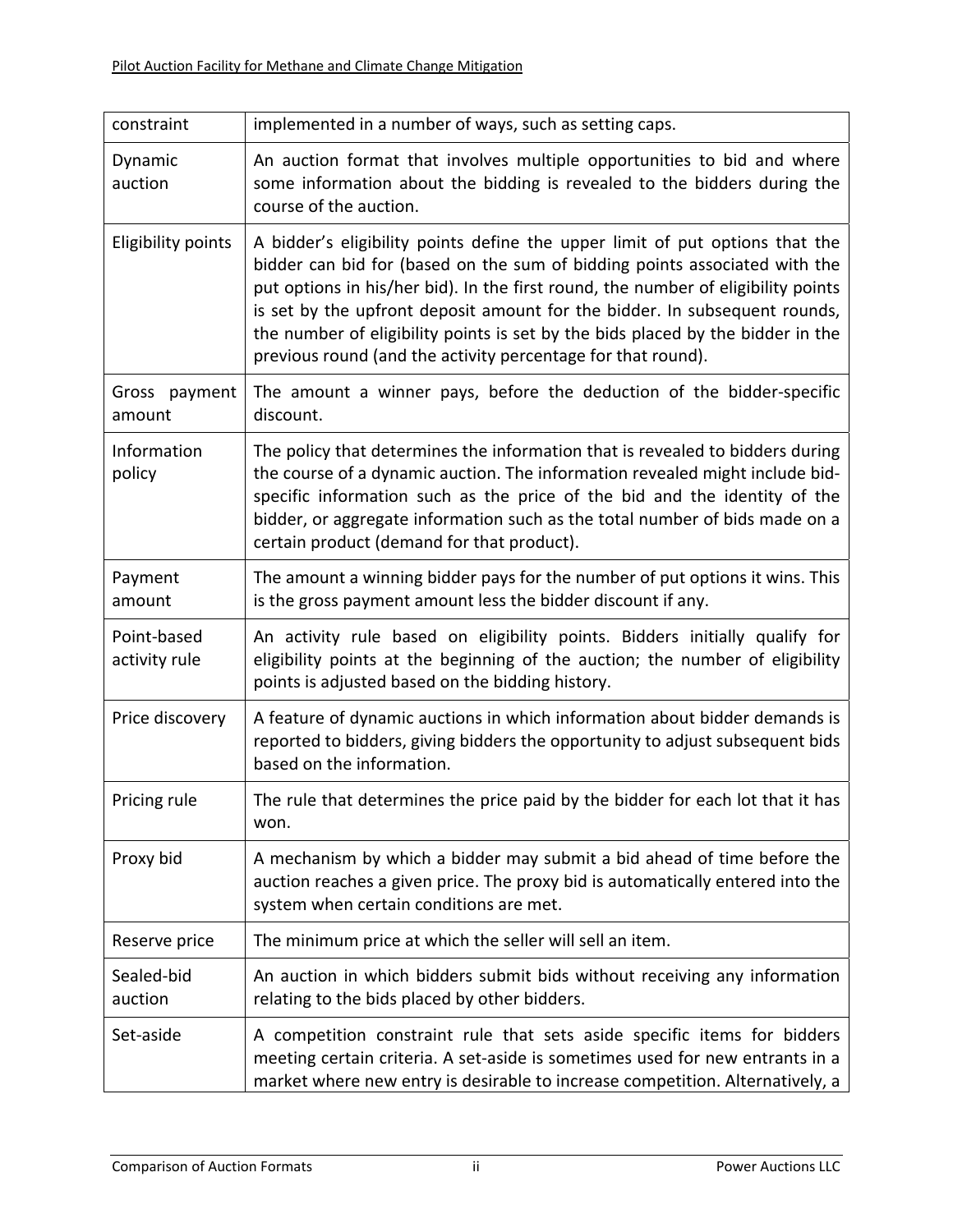|                | set-aside can be used for small firms or for projects in low-income countries.                                                                                                                                                                                                                                                                                                                                                                                                                                                                                                                                               |
|----------------|------------------------------------------------------------------------------------------------------------------------------------------------------------------------------------------------------------------------------------------------------------------------------------------------------------------------------------------------------------------------------------------------------------------------------------------------------------------------------------------------------------------------------------------------------------------------------------------------------------------------------|
| Winner's curse | The insight that winning an item in an auction is bad news about the item's<br>value, because winning implies that no other bidder was willing to bid as<br>much for the item. Hence, it is likely that the winner's estimate of value is an<br>overestimate. Since a bidder's bid is only relevant in the event that the<br>bidder wins, the bidder should condition the bid on the negative information<br>winning conveys about value. Bidders that fail to condition their bids on the<br>bad news winning conveys suffer from the winner's curse in the sense that<br>they often pay more for an item than it is worth. |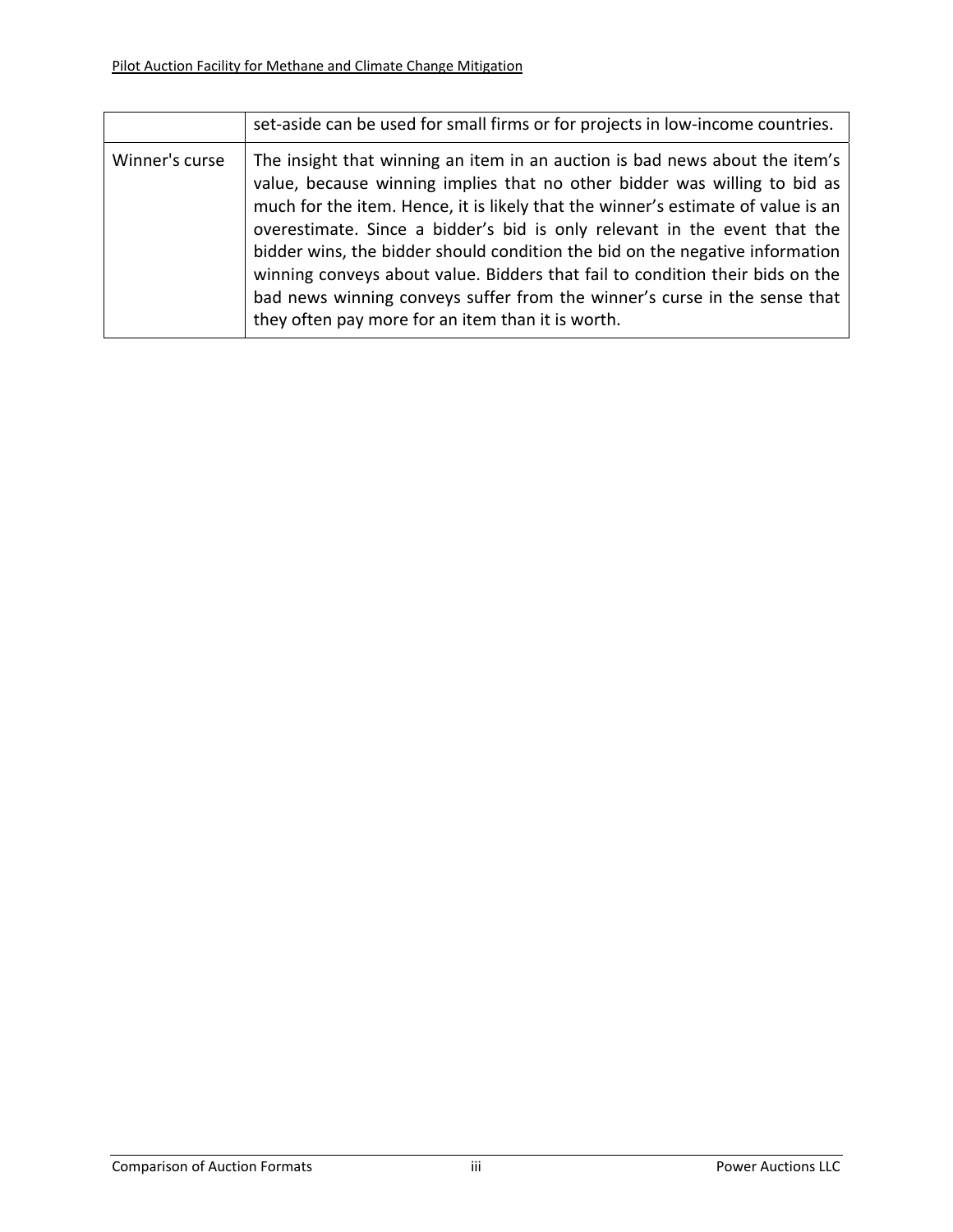# **1. Introduction**

The reduction of Greenhouse Gas (GHG) emissions is a global concern. While they have not received as much attention as  $CO<sub>2</sub>$  emissions, methane emissions are also a large component of global climate change. Specifically, methane emissions make up a fairly significant amount of the GHGs, and methane is 21% more effective at trapping heat than carbon (EPA 2001). In the "Global Non-CO<sub>2</sub> GHG Emissions 1990-2030 Report," the EPA suggests that the effect of methane emissions would be noticeable within a decade. Therefore, it is important to develop a system that incentivizes methane abatement.

A large number of methane abatement projects had counted on carbon revenues at the time of investment. However, carbon prices have plummeted since mid‐2011, largely because of the economic downturn. As a result many methane abatement projects are now at risk. These "shovel‐ready" projects could be implemented quickly with a financial incentive.

The Pilot Auction Facility for Methane and Climate Change Mitigation (PAF) is developing plans for incentivizing the reduction of methane emissions in developing countries by auctioning put options to project implementers or third parties. Such a contract gives the holder the right, but not the obligation, to sell a ton of  $CO<sub>2</sub>e$  in achieved methane emission reduction at a given "strike" price. These contracts could provide project implementers the fixed price certainty they need in order to proceed with their investment or continue operation. The put options will not be linked to any particular project, but to a quantity of emission reductions that must meet certain eligibility criteria that will be announced ahead of the time of the auction. Put options will be tradable after the auction.

Three types of bidders are likely to participate in an auction for put options: project implementers, aggregators and financiers. A project implementer is associated with one or more specific methane abatement projects in a developing country. On the other hand, aggregators and financiers will generally not be associated with a specific methane abatement project at the time of the auction and are expected to be more sophisticated bidders in the auction. An aggregator is a firm that wants to purchase put options in order to fund a large number of methane abatement projects which it is not implementing itself. A financier is a firm that is interested in purchasing put options in order to roll them into their financing by taking the upside.

This paper reviews relevant auction designs and provides guidance on what auction designs are best for this application. These auctions will determine, in an open competitive process, which organizations can provide the desired emissions reductions in the most cost effective way. Not only will a good auction format provide an effective way of allocating these put options, it will also be a flexible format that could be adopted by many other environmental projects in the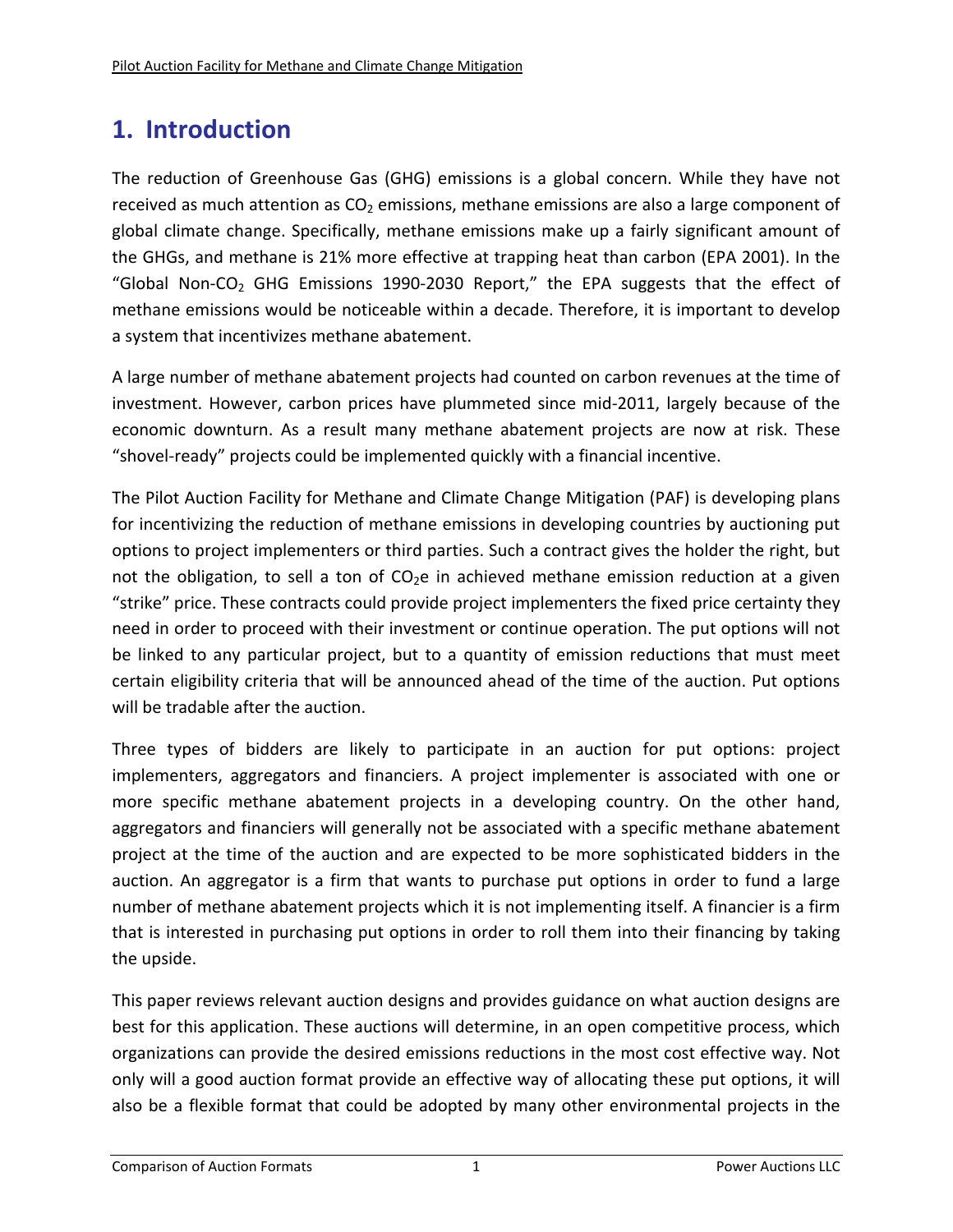future. In particular, a similar format could be used to encourage projects that reduce other GHGs, for instance black carbon, or could even be used in other results-based financing programs that are not related to GHGs.

### **1.1. Desirable Properties**

Over the last fifteen years, we have researched auction problems in many markets, including spectrum auctions and capacity markets; and we have brought that research to practice in many markets around the world. Our experience suggests two main principles of effective auction design in the environmental setting.

*Encourage Price Discovery.* Encouraging price discovery is extremely important. There is considerable uncertainty in an auction like this. Not only there is uncertainty about what the future carbon prices will be, but also bidders may not be sure about how much it would cost to meet the required emission reductions. An open, dynamic auction format will allow bidders to benefit from the market insights of the other participants, allowing them to form more informed estimates of future prices and abatement costs.

*Induce Truthful Bidding*. It is important for an auction format to encourage truthful bidding. If the auction encourages bids to be bidders' intrinsic valuations, the auction will be able to better select which projects are the most cost effective. A good pricing rule and activity rule are necessary to encourage truthful bidding.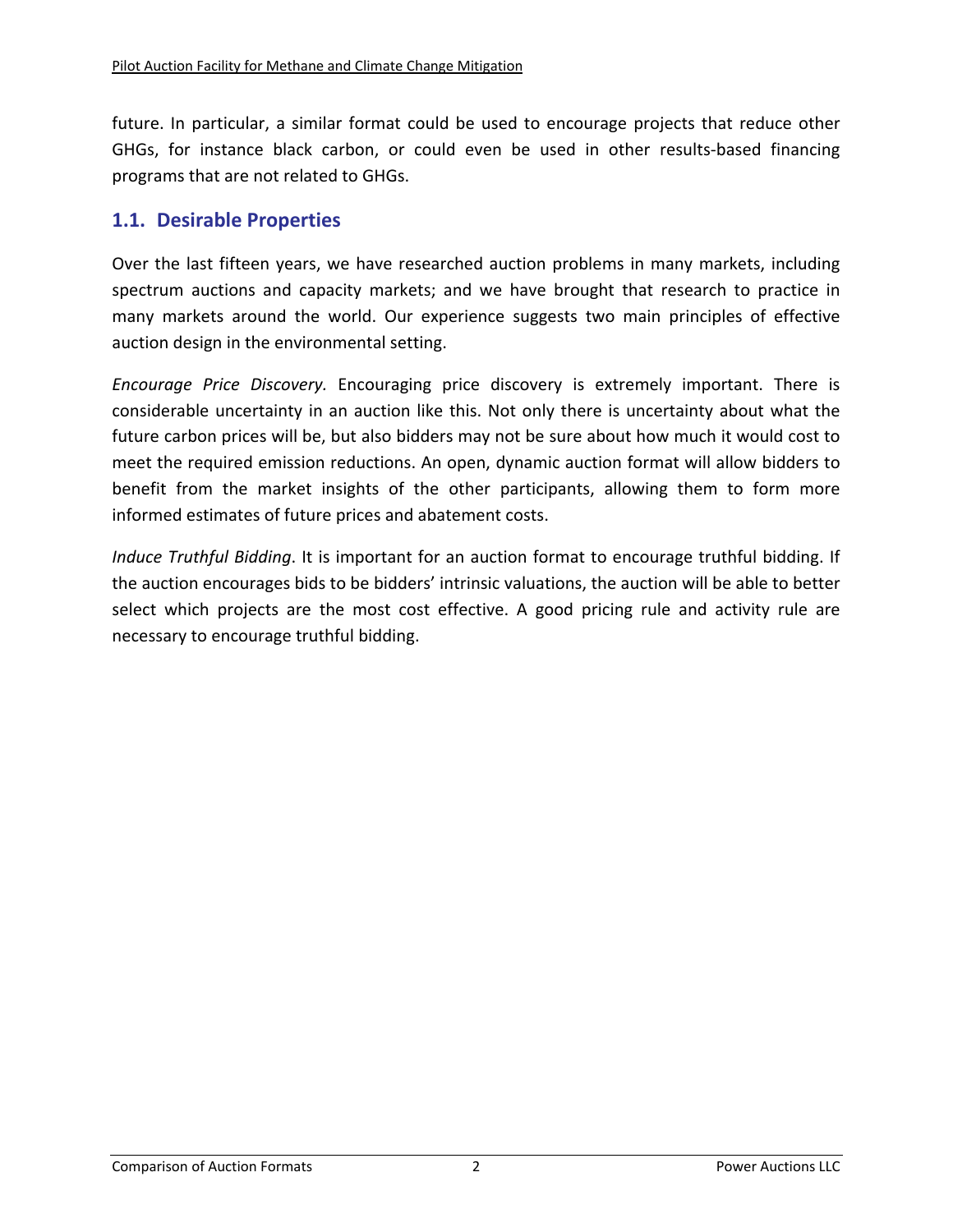# **2. Auction Design**

The goal of this project is to design a mechanism to encourage organizations to engage in projects that reduce methane emissions in developing countries. The PAF intends to do this through a pay‐for‐performance auction facility for methane.

# **2.1. Objectives and Performance Metrics**

The primary objective of the Pilot Auction Facility is:

● *Efficiency*: Awarding the put options to the group of firms that can most cost effectively reduce methane emissions.

By achieving efficiency, the PAF will maximize the achieved methane reduction given its available budget. In addition to efficiency, there are other desirable goals, including:

- *Competition:* Encouraging competition in the auction.
- *Simplicity:* A simple process for bidders.
- *Neutrality:* All bidders are treated equally.
- *Transparency:* An open process where bids are comparable and it is clear who won and why.
- *Encourage participation of project implementers:* The PAF wants to encourage a large participation in the auctions, including from project implementers. Aggregators and financiers are likely to be more sophisticated and well capitalized and should find it easier to participate. This is also related to the goal of efficiency. If only aggregators are bidding in the auction, the auction may no longer be identifying the lowest cost projects. Instead, it may be simply identifying the bidders with the most optimistic expectations of the costs of these projects. However, the participation of aggregators is critical in the PAF's pilot phase as they would need to play an instrumental role in a successful scale‐ up of the mechanism.
- *Maximize learning benefits*

# **2.2. Product Design**

The facility will auction put option contracts, which specify a strike price that the facility would pay for each ton of  $CO<sub>2</sub>e$  in emission reduction achieved. In order to acquire a put option, a bidder needs to pay the premium to the facility. An important decision with respect to product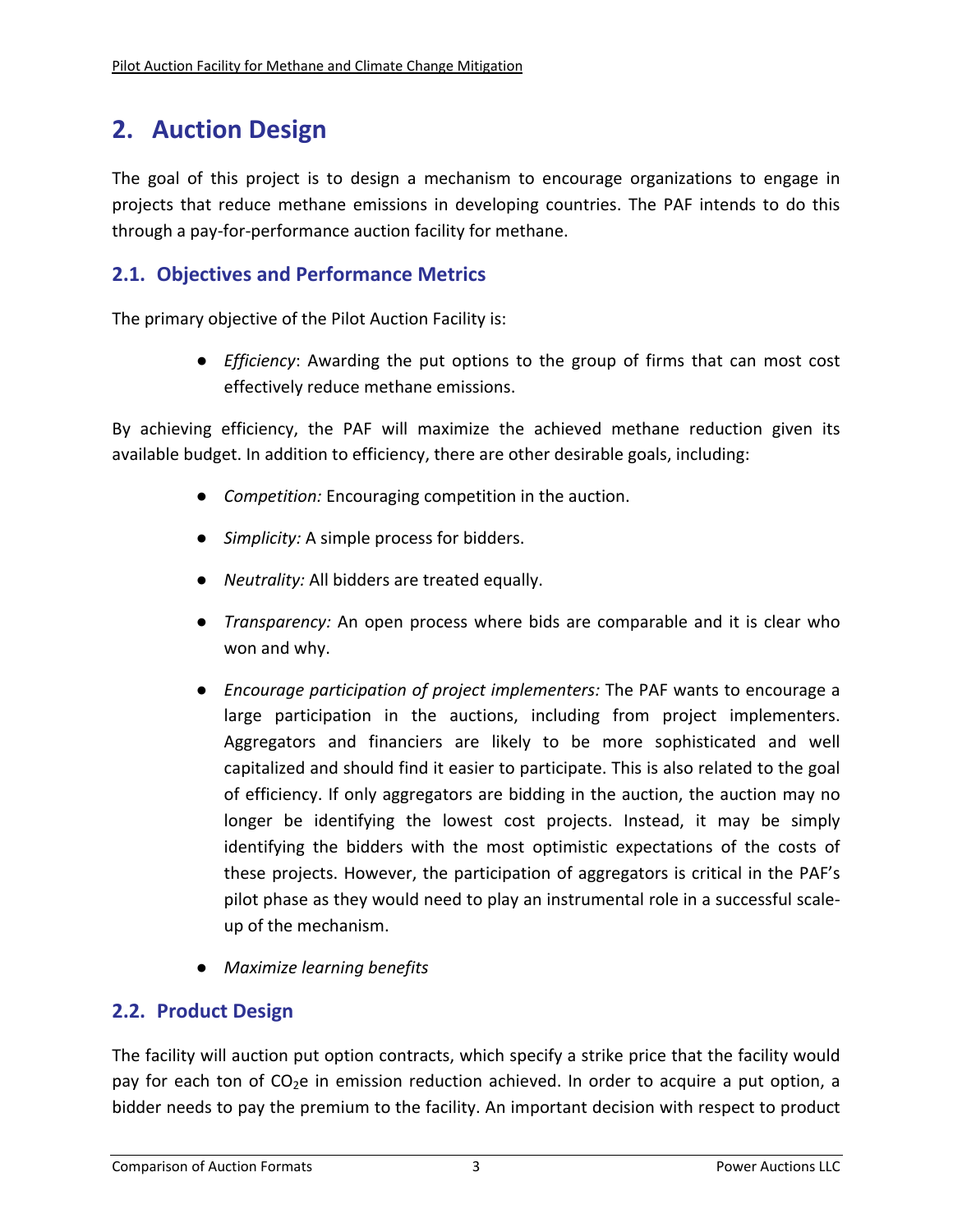design is whether bidders bid on the premium or on the strike price. We discuss this issue in Section 2.2.1. Other product design issues (related to offering multiple products in the same auction) are discussed in subsequent sections.

#### **2.2.1. Reverse and Forward Auction**

Depending on whether bidders bid on the strike price or the premium, the resulting auction is either a reserve or a forward (direct) auction.

#### **2.2.1.1. Reverse Auction: Bidders Bid on Strike Price**

In the reverse auction, the premium is fixed at an amount specified before the auction (e.g., \$0.30), and bidders bid down on the strike price. Reverse auctions are often used in the context of procurement, where the auctioneer is the buyer and bidders/sellers compete to provide a good or service at a lower price to the buyer.

In the context of the pay‐for‐performance auction facility for methane, a potential advantage of using a reverse auction is that the payment that a bidder has to make per put option is fixed (and equal to the fixed premium). As a result, a project implementer that expects to achieve a certain amount of emission reduction can accurately forecast the budget he/she needs in order to purchase the corresponding put options in the auction. However, the strike price is bid down during the auction and is not known in advance. As a result, even though a bidder knows the payment per put option prior to the auction, he/she will not know what type of put options that payment is for. It could be that the strike price ends up being so low that the bidder is not interesting in buying any put options, and thus he/she drops out of the auction.

A drawback of the reverse design is the risk that the strike price ends up being so low that no serious/credible bidders are willing to buy any put options with that strike price at the fixed premium. In this case, there is a risk that the abatement does not materialize, because the winners of the reverse auction are not credible counterparts. In particular, if the premium is set too low, speculators and bidders who are not familiar enough with the economics of methane may bid the strike price down too much. This would lead to firms winning options that pay off too little when compared to the costs of funding any of the proposed methane abatement projects and, as a result, there is a risk that the methane abatement does not materialize.

The PAF can reduce this risk by setting a sufficiently large premium. On the other hand, by setting a lower premium, the World Bank will create a greater opportunity for more diverse firms to participate in the auction. In this sense, when the premium is low, the reverse auction may be a more inclusive approach than the forward auction.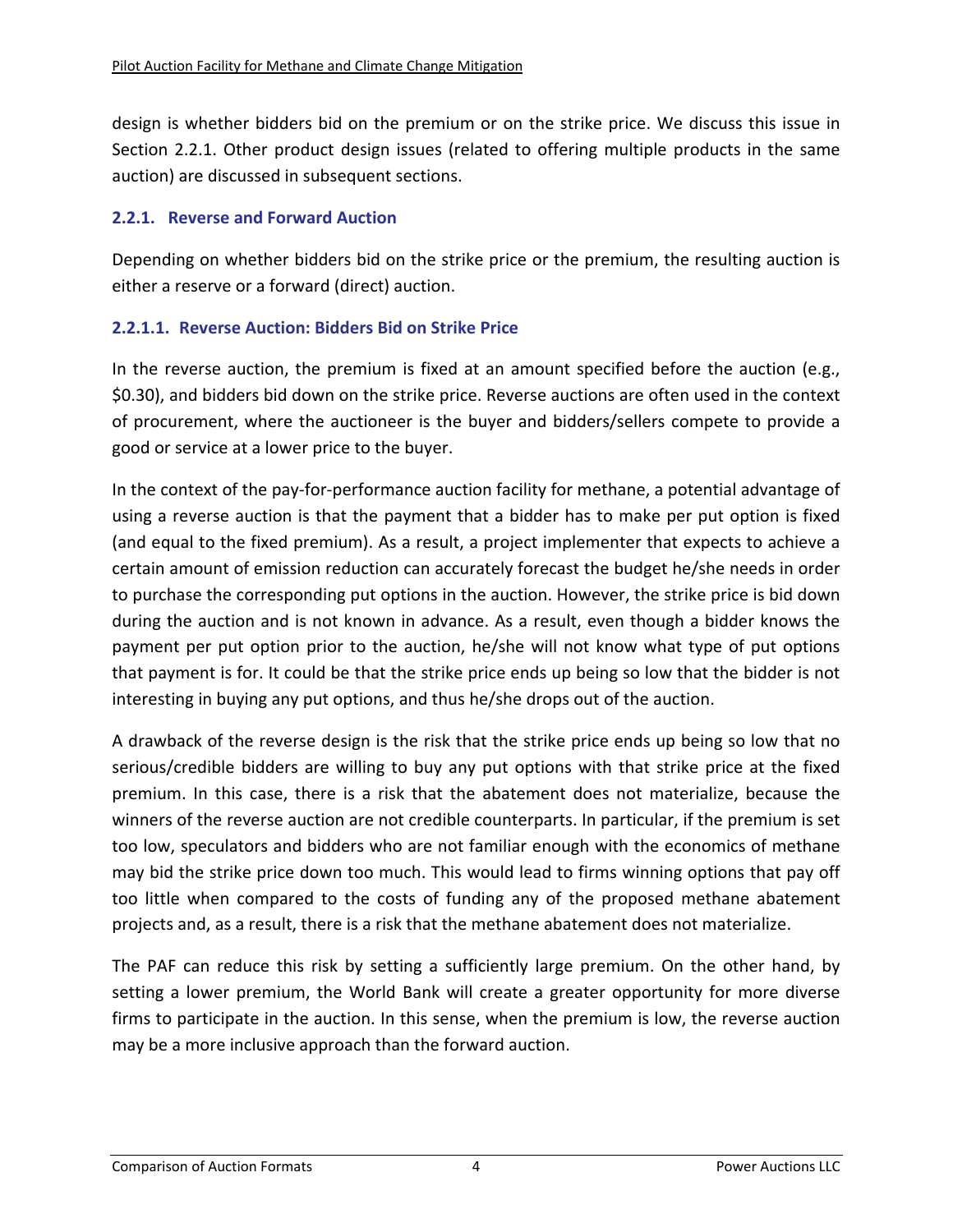### **2.2.1.2. Forward Auction: Bidders Bid on Premium**

In the forward auction, the strike price is fixed at an amount specified before the auction (e.g., \$5), and bidders bid up the premium. In a forward auction, the auctioneer is typically the seller and bidders/buyers compete to buy the items that the auctioneer is selling. This would be the case for the PAF where the facility would sell its put options and the bidders compete to buy them.

With the forward auction, bidders know in advance the strike price, and thus what type of put options they are bidding for, but do not know the payment per option prior to the auction. A potential disadvantage of the forward auction is that it favors bidders that have better access to capital, because the payment per option is not known is advance and will generally be bid up.

An advantage of the forward auction is that bidders have more "skin in the game", and thus the winners may be more credible counterparts. Moreover, if the strike price is set at a reasonable level, the put options will have some resale value and would provide a reasonable amount of funding to other firms should the original winner choose to sell them. The forward design is expected to clear at a higher premium than a reverse auction.

#### **2.2.2. Different Strike Prices**

In the case of a forward auction, the PAF could auction similar auctions together with different strike prices. If the strike price of one type of put option is too low for there to be much demand for it, including a put option with a higher strike price helps ensure that the auction does not fail due to low participation. This design would favor highly capitalized firms, who would be able to compete for the put option with the higher strike price (or higher premium) while less highly capitalized firms would be excluded. It could hurt efficiency, since bidders with better access to capital but with more expensive projects in mind could be selected because the lower cost firms are unable to bid on the put option they are winning.

#### **2.2.3. Maturity Dates**

The PAF is likely to bundle put options with different maturity dates together and sell them as one product. For instance, the PAF could stagger options over a 5 year period in equal quantities and require bidders to bid for equal quantities of each maturity. This would ensure that late maturities are purchased at the same quantity as early maturities. A disadvantage of this approach is that it does not allow bidders to express their true tradeoffs for different maturity dates. This could hurt the efficiency of the final allocation. Bidders who want put options with maturities in less popular periods may not be able to win them because the price of the bundle has been driven up by demand for the more popular maturity. However, since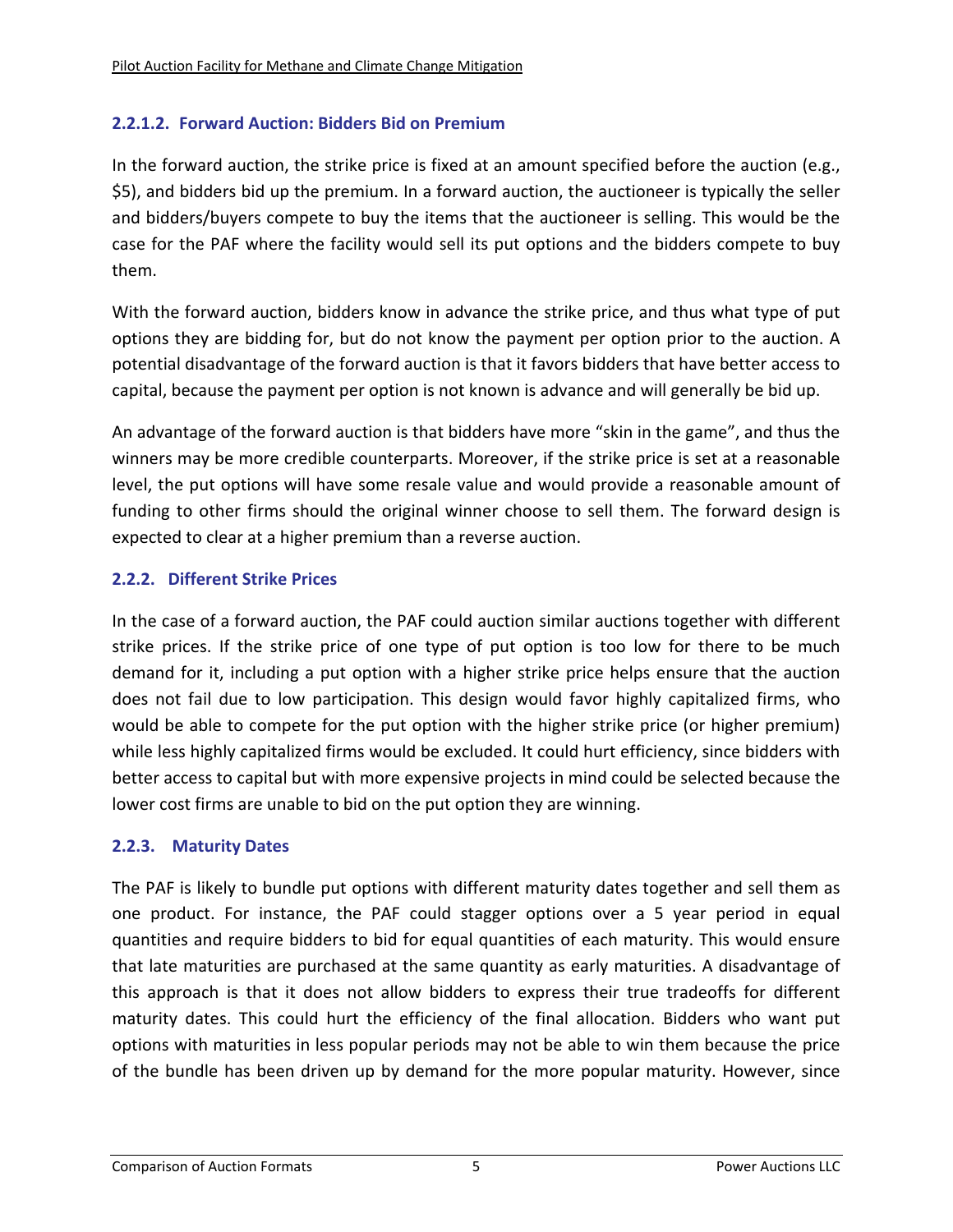put options are tradable, this is likely to be mitigated by the secondary market. On the other hand, an advantage of bundling put options with different maturity dates together is simplicity.

Alternatively, the PAF may offer put options with different maturity dates as separate products in the auction. For instance, there could be two products (types of put options) in the auction: the first product is a put option that matures in 2016, and the second product is a put option that matures in 2017. In the case of a reverse auction, the two types of put options could have the same fixed premium or different fixed premiums. Similarly, in the case of a forward auction, the two types of put options could have the same fixed strike price or different fixed strike prices. A drawback of offering put options with different maturity dates as separate products is that the number of products in the auction is larger, which would result in a more complex auction.

# **2.3. Auction Design**

The PAF may decide to auction one or multiple types of put options in the same auction (e.g., options with different strike prices or options with different eligibility criteria such as low‐ income country or targeted sector like household biogas). If only one type of put options is being auctioned in a given auction, then all put options in the auction have the same fixed premium in the case of the reverse auction, and the same fixed strike price in the case of the forward auction. If multiple types of put options are being auctioned in the same auction, then each type of put option could be associated with a different fixed premium in the case of the reverse auction, and a different fixed strike price in the case of the forward auction.

In Section 3, we describe two appropriate auction formats for the facility in the case of a single type of put options (single product): the uniform‐price sealed‐bid format, and the ascending or descending clock format. Then, in Section 4, we describe how these auction formats generalize in the case of multiple types of put options (i.e., multiple products).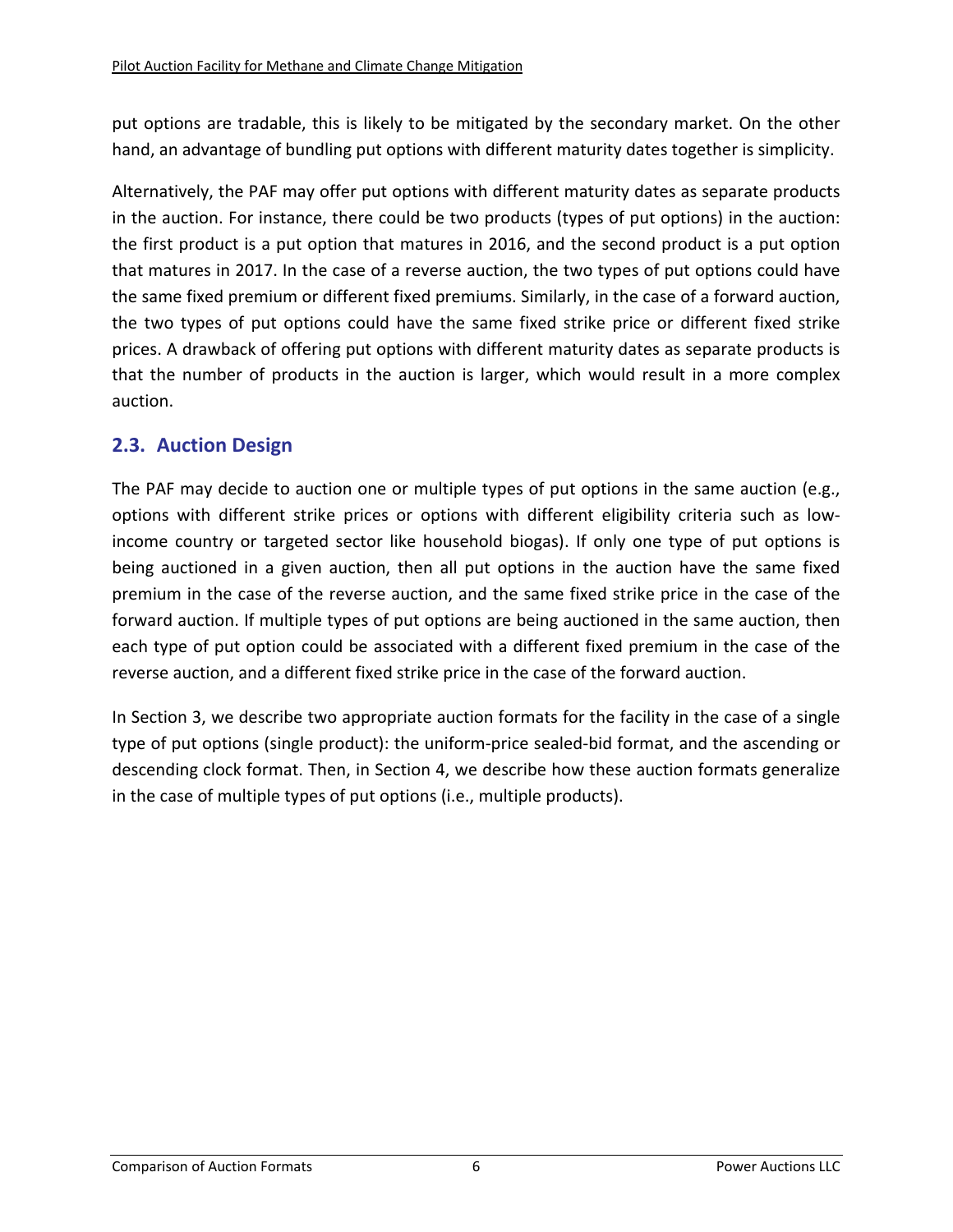# **3. Potential Auction Formats for a Single Product**

# **3.1. Uniform‐Price Sealed‐Bid Format**

This is a single‐round format. Bidders submit bids in a concealed fashion. While this process can be done as simply as submitting bids in sealed envelopes (hence its name), best practice today uses an online system. Each bidder may submit (possibly multiple) price‐quantity pairs, where the quantity is the number of put options that the bidder would be willing to buy at that price.

In the case of the forward auction, the expressed demand curve is restricted to be (weakly) downward sloping: the quantity can only stay the same or decrease as the (premium) price increases. In the case of the reverse auction, the expressed demand curve is restricted to be (weakly) upward sloping: the quantity can only stay the same or decrease as the (strike) price decreases.

The auctioneer then forms an aggregate demand curve and determines the market‐clearing price, i.e., the price at which supply and demand intersect. All bids above the clearing price are winning bids. Bids at the clearing price are accepted according to some well-specified tiebreaking rule. In the uniform‐price sealed‐bid auction, all winners pay the clearing price. Bidders pay a uniform price in this auction, not the price they bid; the uniform‐price pricing rule incentivizes truthful bidding.

We conclude this section by noting that the pay-as-bid sealed-bid auction is a variation of the uniform‐price sealed‐bid auction with a different payment rule. In particular, winners pay their bid, instead of paying the clearing price. We do not recommend that the PAF uses the pay‐as‐ bid sealed-price auction, because (1) it does not incentivize truthful bidding, and (2) it would require the PAF to issue multiple bonds in the case of the reverse auction because different bidders could win put options with different strike prices.

# **3.2. Descending or Ascending Clock Format**

This is a multiple‐round auction process. In the case of the forward auction, where bidders bid on the premium (for a fixed strike price), this is an ascending clock auction. In the case of the reverse auction, where bidders bid on the strike price (for a fixed premium), this is a descending clock auction.

The auction starts at the reserve price, at which there is presumably excess demand. In each round, the auctioneer announces a price or a price range, and each bidder submits the quantity (i.e., number of put options) that he would be willing to buy at the current price. In the case of the forward auction, the price then increases if the aggregate demand for put options exceeds the available supply. In the case of the reverse auction, the price decreases if the aggregate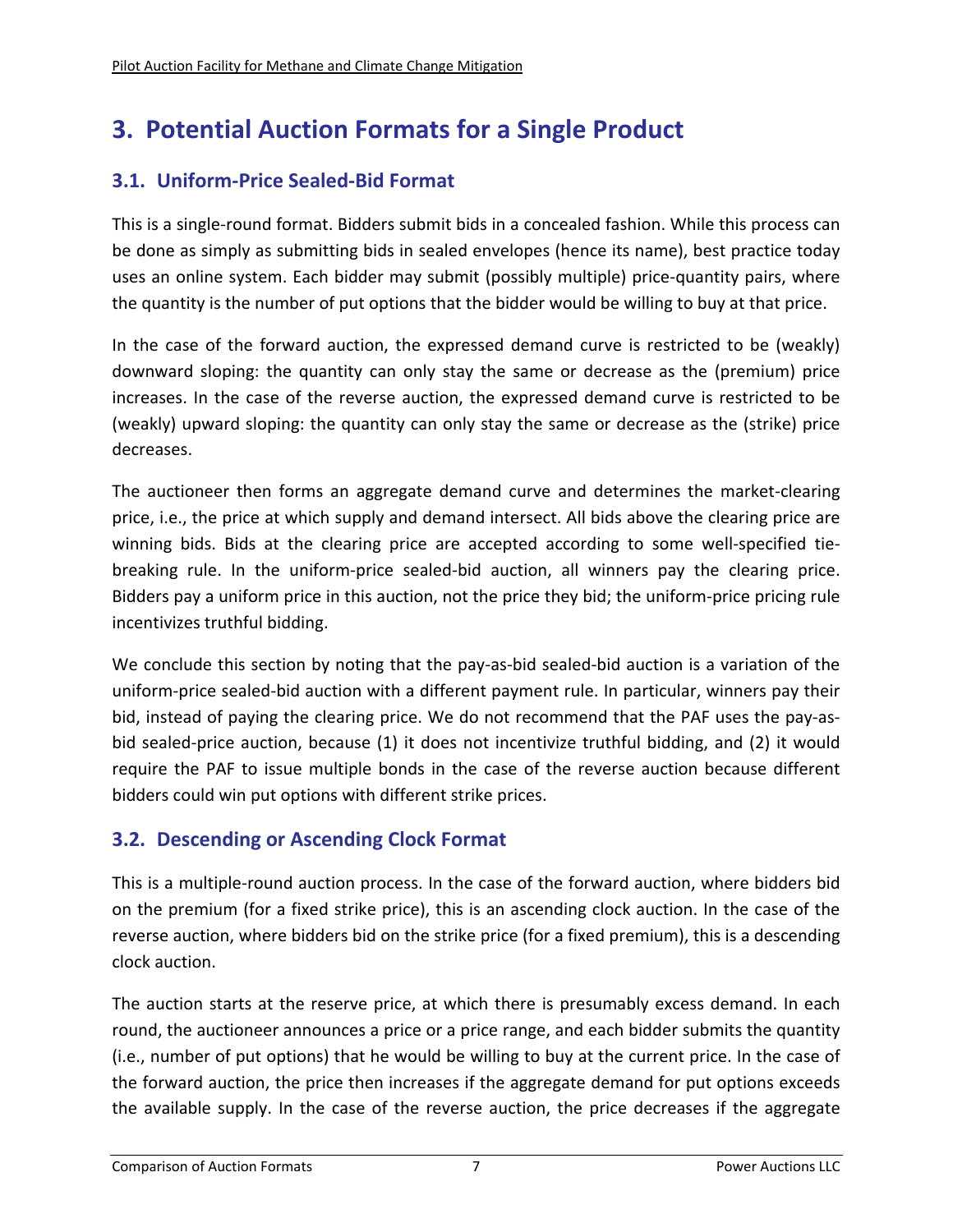demand for put options exceeds the available supply. The auction ends when there is no excess demand.

Activity rule: In the forward auction, a bidder is not allowed to increase its demand as the (premium) price increases. In the reverse auction, a bidder is not allowed to increase its demand as the (strike) price decreases. This rule is intended to avoid bid sniping.

This type of dynamic auction encourages price discovery and is easy for bidders to participate in. Best practice is to include the ability to enter "proxy bids"—expressions of demand at future prices. This gives bidders flexibility in the timing of their bid submission<sup>2</sup>. For example, bidders not interested in price discovery can enter their full demand curves in round 1, if they desire; this is called *proxy bidding*.

Both the theoretical (Milgrom and Weber 1982) and experimental (Porter et al. 2009, Kagel and Levin 2005, Kagel and Levin 2001, Betz et al. 2014) literature suggests that, with an appropriate information policy, the clock format enables more price discovery and generally performs better than the sealed‐bid format.

#### **3.2.1. Information Policy**

An important consideration when designing a dynamic auction is how much information to reveal between rounds. There are three possible options:

- Do not show any information
- Show aggregate demand
- Show individual demand

We recommend showing aggregate demand. Even if nothing was shown, bidders would still know that there was excess demand as long as the auction continued. But, bidders would not have a good sense of how close the auction was to concluding, or how much interest there still was in the auction. By showing the aggregate demand after each round, the auctioneer enables price discovery; in particular, the aggregate demand information gives bidders some sense of what other bidders believe about the current price.

Showing individual demand would provide even more information; in particular, a bidder would know how much every other bidder demands at these prices. However, this would create more opportunities for gaming. Furthermore, a bidder may be uncomfortable with this information policy, because it provides a lot of information about his/her costs to competitors. To

 $2$  See Cramton 1998 and Ausubel & Cramton 2004 for a detailed overview of the many advantages of the clock format.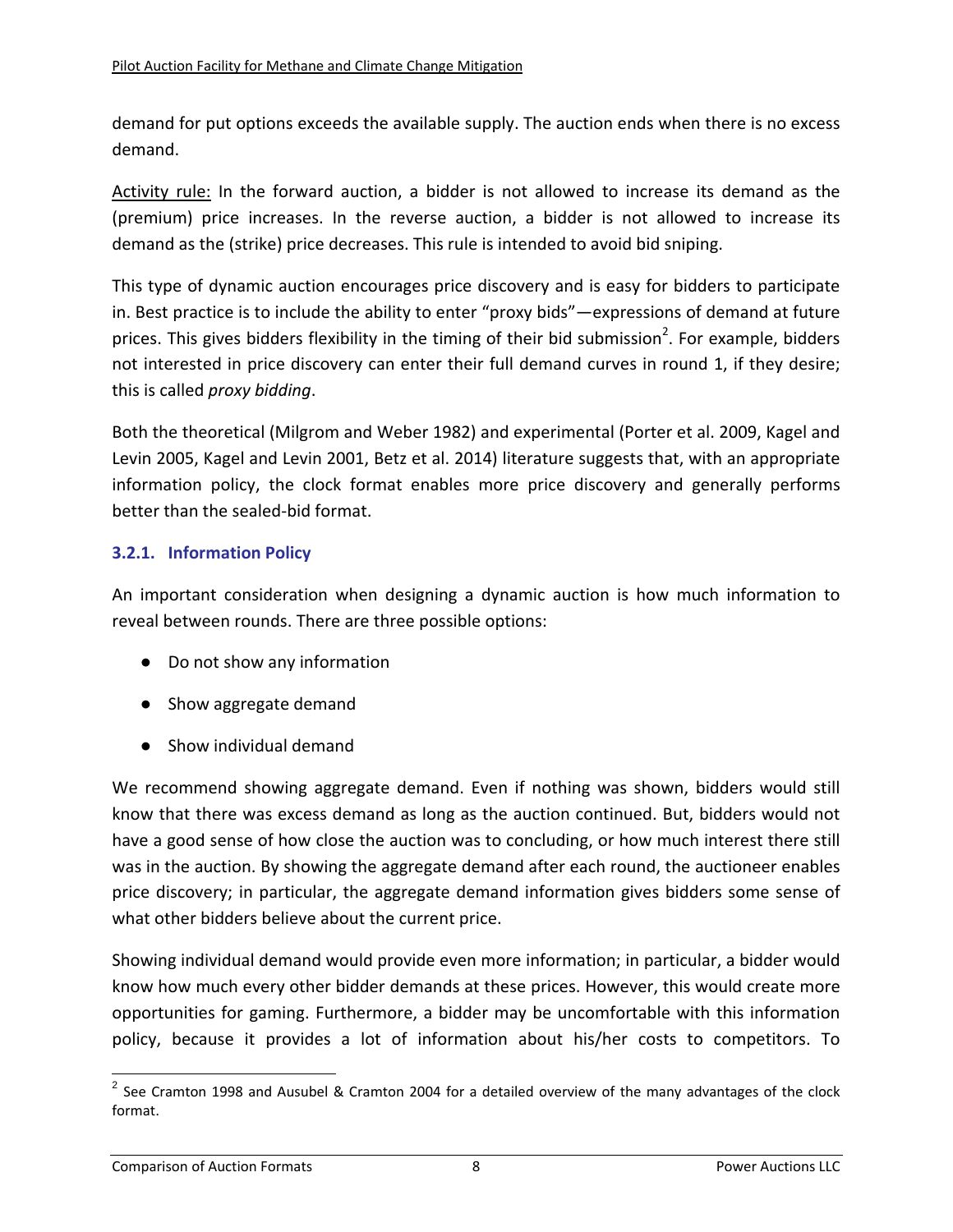encourage price discovery and truthful bidding, we believe that the most effective information policy is to display the aggregate demand after each round.

### **3.3. Example**

As an example, suppose that 100,000 put options are being auctioned with the forward auction and a sealed-bid uniform-price format. There are two bidders who submit the following pricequantity pairs:

#### **Bidder 1 Bidder 2**

| Price      | Quantity | Price                | Quantity |
|------------|----------|----------------------|----------|
| $\zeta$ .1 | 100,000  | $\frac{2}{3}$ .1     | 80,000   |
| \$.2       | 90,000   | \$.2                 | 40,000   |
| \$.3       | 70,000   | $\ddot{\text{S}}$ .3 | 30,000   |
| \$.4       | 40,000   | $\frac{2}{3}$ .4     | 10,000   |
| \$.5       | 10,000   | $\ddot{\text{S}}$ .5 | 5,000    |

| Price            | Quantity |
|------------------|----------|
| $\frac{1}{2}$ .1 | 80,000   |
| \$.2             | 40,000   |
| \$.3             | 30,000   |
| \$.4             | 10,000   |
| \$.5             | 5,000    |

The auctioneer computes the aggregate demand as follows:

### **Aggregate demand**

| Price | Quantity |
|-------|----------|
| \$.1  | 180,000  |
| \$.2  | 130,000  |
| \$.3  | 100,000  |
| \$.4  | 50,000   |
| 5.5   | 15,000   |

In this example, the market clears at \$.3, bidder 2 receives 30,000 options and bidder 1 receives 70,000 options. Note that with the sealed‐bid format, bidders need to submit all their

| neer computes the aggrega |  |  |
|---------------------------|--|--|
|                           |  |  |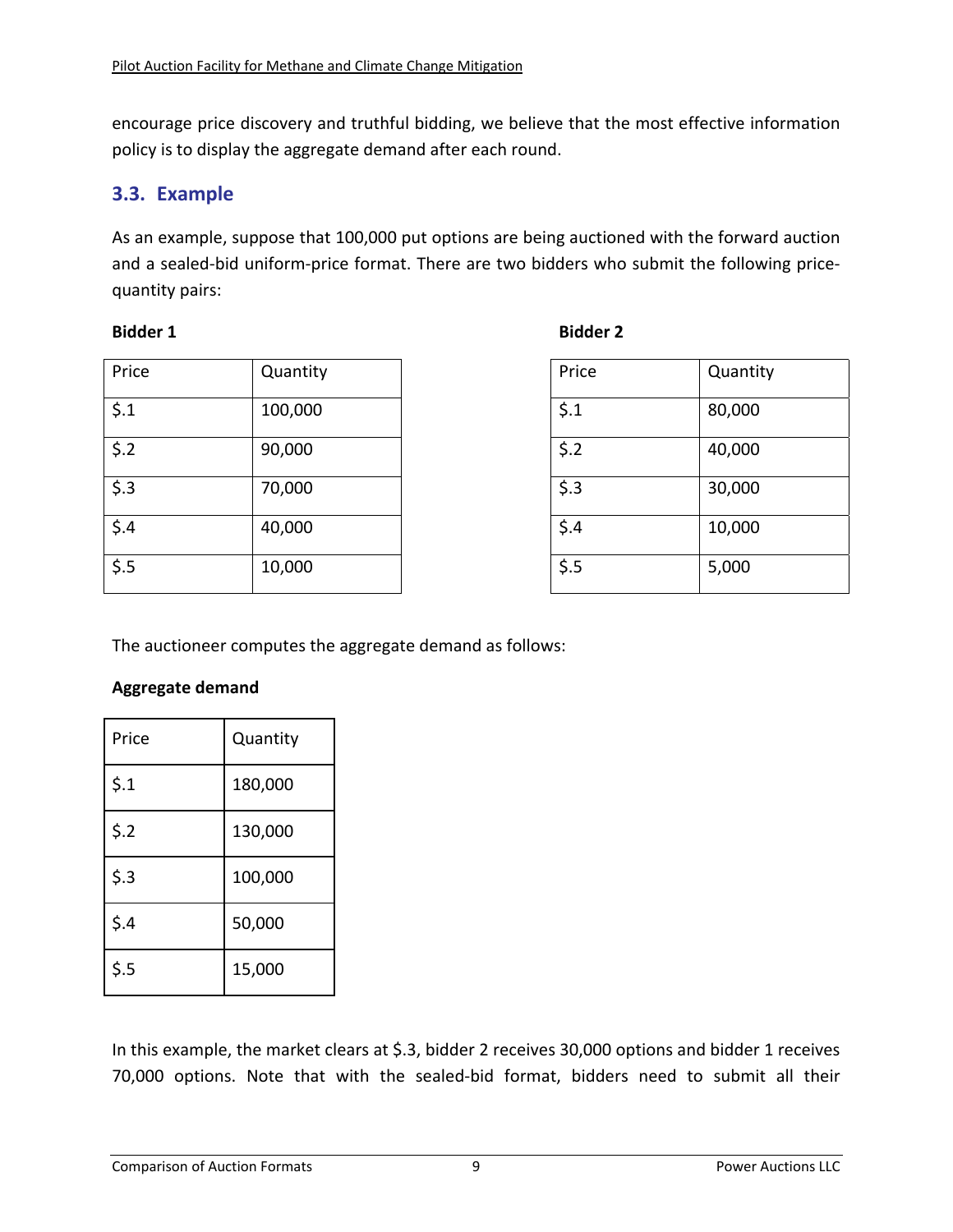valuations at once. This format does not encourage price discovery at all since there is only one round.

Now suppose that an ascending clock auction is used for the forward auction. In every round, the auctioneer calls a price for the premium and each bidder states his/her demand, i.e., how many put options of a given strike price he/she is willing to buy for this premium. Then, if the total quantity demanded by bidders exceeds the total supply of options, the auctioneer announces a new higher price and the process repeats. Otherwise the auction ends.

| Round | <b>Round Price</b><br>(Premium) | Bidder 1<br>Demand | Bidder 2<br>Demand | <b>Excess</b><br>Demand | Supply  |
|-------|---------------------------------|--------------------|--------------------|-------------------------|---------|
|       | $\frac{2}{1}$                   | 100,000            | 80,000             | 80,000                  | 100,000 |
| 2     | \$.2                            | 90,000             | 40,000             | 30,000                  | 100,000 |
| 3     | \$.3                            | 70,000             | 30,000             | 0                       | 100,000 |

When the price is \$.1, Bidder 1 demands 100,000 put options and Bidder 2 demands 80,000 put options. As the price increases the demand of each bidder decreases until, in round 3, the aggregate demand is equal to the supply and the auction ends. The price the auction ends at is the price that the bidders pay. All winners pay the same price per put option; this pricing rule incentivizes truthful bidding. So in this auction, Bidder 1 buys 70,000 options for \$.3 each, and bidder 2 buys 30,000 options for \$.3 each.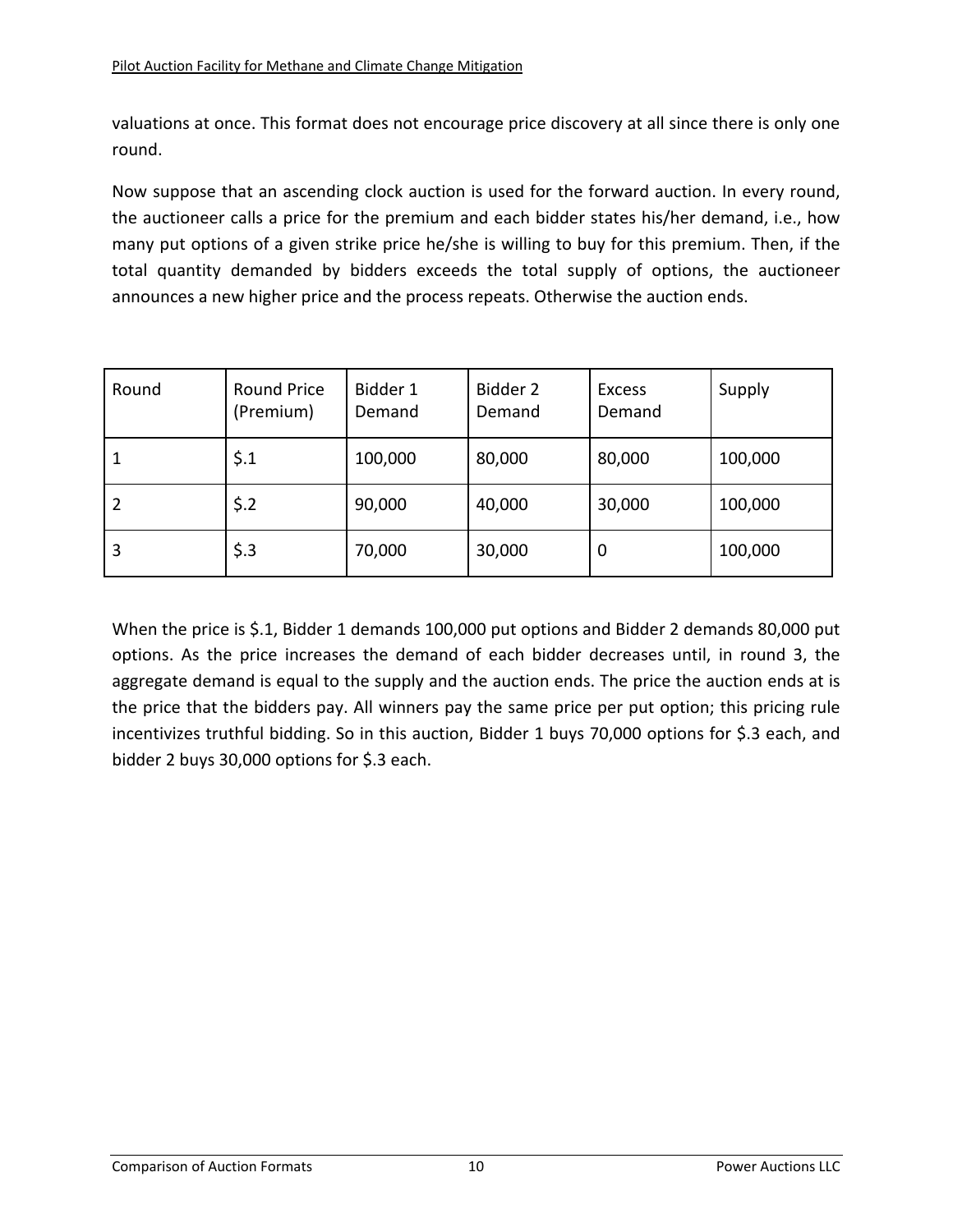# **4. Potential Auction Formats for Multiple Products**

In this section, we discuss auction formats for multiple products, or equivalently, multiple types of put options. There could be various reasons for which the PAF may decide to auction multiple types of put options at the same time. First, as discussed in Section 2.2.3, the PAF could decide to auction put options will different maturity dates as separate products. Second, the PAF may decide that it is beneficial to offer put options with different strike prices in the same auction; e.g., the PAF may expect that some bidders want a put option with a strike price of \$5, whereas other bidders are interested in put options with a strike price of \$10. Third, the PAF may decide to offer a separate product for projects in low-income countries or from certain technologies with the goal of preferential treatment (see Section 5.5 for details).

### **4.1. Uniform‐Price Sealed‐Bid Format**

The uniform‐price sealed‐bid format becomes significantly more complex when more than one products (types of put options) are auctioned at the same time. In particular, instead of submitting a list of price‐quantity pairs, a bidder would submit the quantity he wants for each type of put options for various price vector. For instance, if only two products (e.g., two types of put options) are auctioned at the same time, the bidder may submit the following bid:

| Price for Product 1 | Price for Product 2 | Quantity of Product 1 | Quantity of Product 2 |
|---------------------|---------------------|-----------------------|-----------------------|
| $\frac{1}{2}$ .1    | $\frac{1}{2}$ .1    | 100,000               | $\mathbf 0$           |
| $$.2$               | $\frac{1}{2}$ .1    | 50,000                | 30,000                |
| $\frac{1}{2}$ .1    | \$.2                | 100,000               | $\mathbf 0$           |
| \$.2                | \$.2                | 40,000                | 20,000                |
| \$.3                | $$.2$               | 20,000                | 30,000                |

**Bidder 1:**

With the uniform-price sealed-bid format, the bidder experience becomes significantly more complicated when more than two products are auctioned together.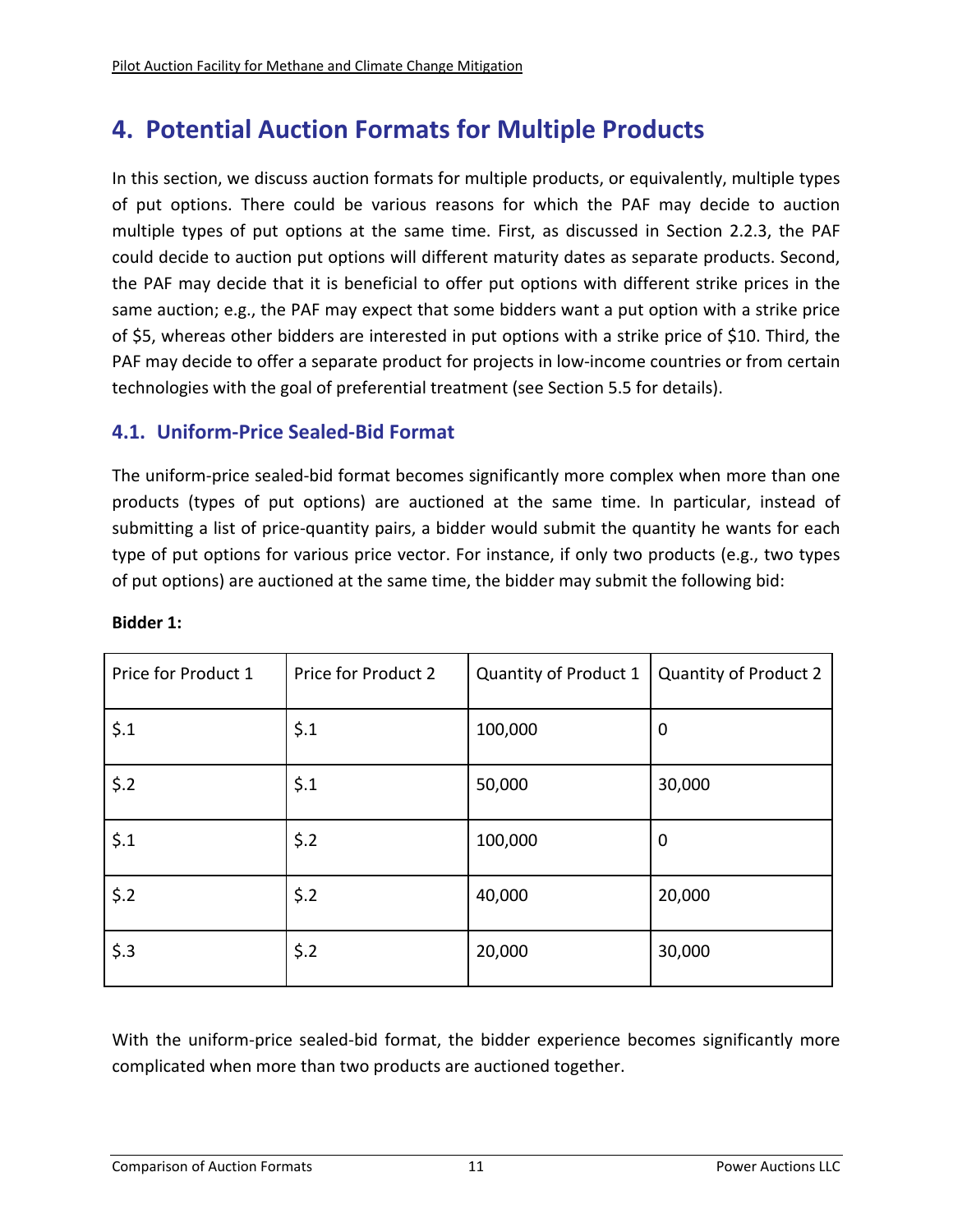# **4.2. Ascending or Descending Clock Format**

In contrast to the sealed‐bid format, the generalization of the clock format to a setting where multiple types of put options are auctioned simultaneously provides a simple bidding experience. Before each round, the auctioneer announces a price for each product (i.e., each type of put option). Every bidder then state the quantity of each put option that he/she demands at that price vector. Prices of products with excess demand increase (respectively, decrease) in the case of the forward (respectively, reverse) auction. The auction ends when there is no excess demand for any product.

With multiple products, the clock format has a number of advantages compared to the sealedbid format. First, bidders are only asked to state their demands at a single specific price vector in each round. Second, bidders are able to learn as the auction progresses and update their valuations. Third, it is easy for bidders to switch between products if a product becomes relatively more expensive in a round. Fourth, the clock format enables assignment discovery. These features make participation in the auction easier. The simplicity of the clock format and its potential to encourage price discovery make it a very attractive auction format for this context.

#### **4.2.1. Activity Rule**

Like in the clock auction for a single product, a clock auction for multiple products needs an activity rule to ensure participation in each round. Generally in clock auctions, the activity rule is based on eligibility points. Each product is assigned a different number of eligibility points. Products that the auctioneer anticipates being more valuable are given a higher number of eligibility points. A bidder's eligibility in a round is equal to the sum of the eligibility points of the items he bid on in the previous round. A bidder can bid on any combination of products as long as the eligibility points of that package add up to at most the bidder's eligibility. A bidder's initial eligibility is determined by its initial deposit.

This activity rule can be modified so that a bidder only needs to be active on x% of his/her eligibility to maintain the same level of eligibility, where x% is the eligibility percentage. For instance, if a bidder has 100 eligibility points, and the eligibility percentage is 80%, the bidder will maintain his/her eligibility of 100 points as long as he/she bids on a package with 80 or more eligibility points.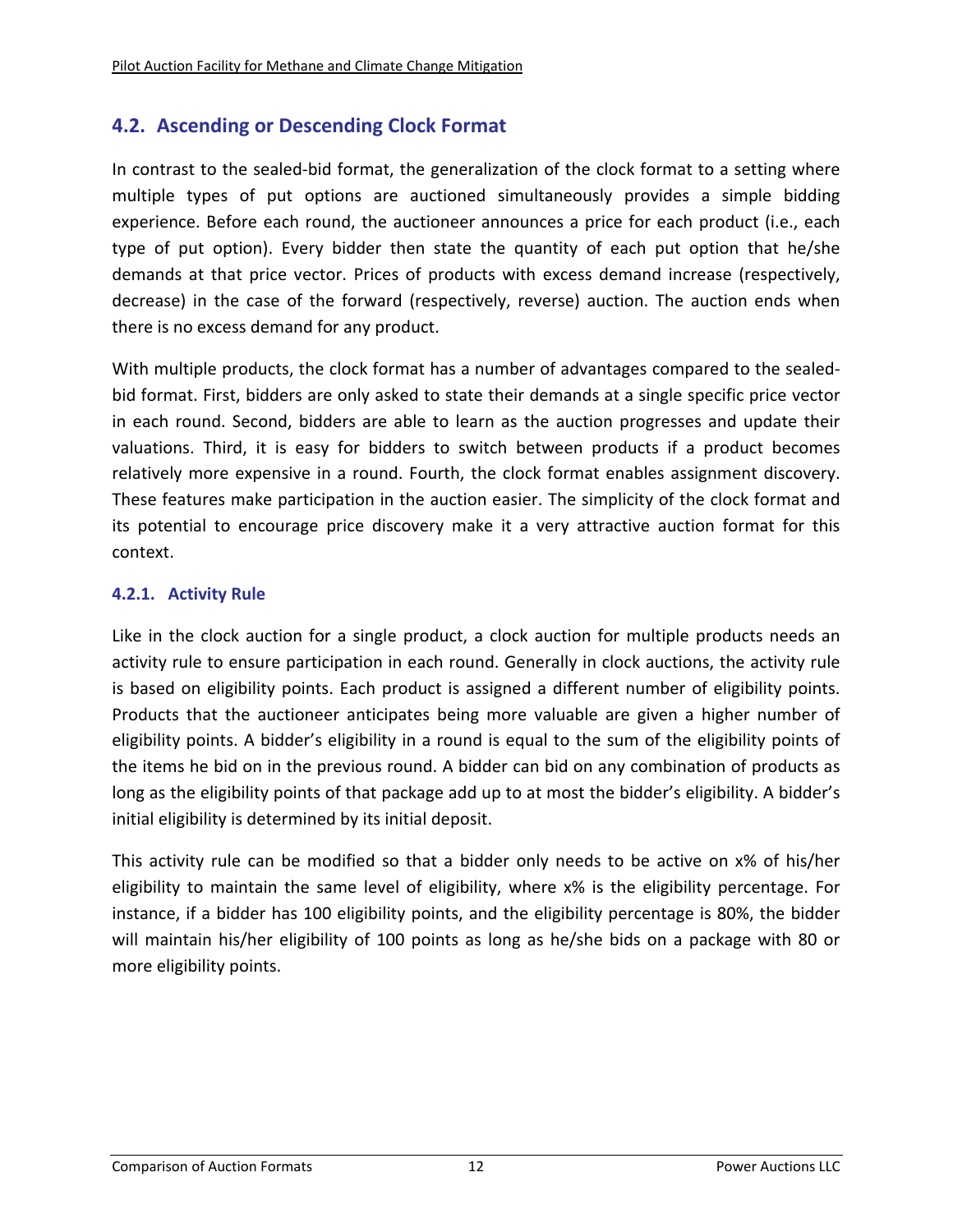# **5. Auction Procedures and Other Considerations**

# **5.1. Reserve Price**

In the case of the forward auction, the reserve price is the lowest premium that the PAF is willing to accept. In the case of the reverse auction, the reserve price is the highest strike price that the PAF is willing to accept. The reserve price ensures that a put option is not sold for a very low price (premium) or does not have a very high strike price. A low reserve in the forward auction (respectively, a high reserve price is the reverse auction) encourages entry into the auction and helps ensure that the entire supply is allocated. In public auctions, the reserve prices are generally announced to the bidders before the start of the auction, and we recommend that the PAF follows this practice.

# **5.2. Deposits**

In order to ensure that bidders are credible and serious, a bid deposit should be required by each bidder. A bidder's bid deposit will determine the maximum quantity for which he/she will be allowed to bid during the auction. The required deposit should be the product of a specified price (set by the PAF) and the maximum quantity the bidder wants to bid on. For instance, if a bidder wants to bid on a quantity of 100,000 put options and the PAF has set a fixed price of \$.05 per unit for the deposit, the required deposit would be \$5,000. In the case of a clock auction, the bid deposit determines an upper bound on the quantity that the bidder can bid for throughout the auction, because of the activity rule. This deposit should be large enough that the bidder is unlikely to default on his/her obligation, but small enough that it does not create unnecessary barriers to entry. A reasonable deposit might be 25% of the estimated (or fixed) premium in the auction, although a lower deposit might be preferred in order to minimize barriers to entry for less capitalized firms.

# **5.3. Number of Auctions**

We recommend that the PAF uses a relatively small number of auctions ("auction rounds"). The supply in each auction should be sufficiently large that a bidder could win all the options he needs in one auction and would perceive a reasonable probability of winning. A reasonable budget per auction seems to be about \$25 million. Since participation in an auction is costly, a bidder may be less likely to participate if he believes that he will need to participate in multiple auctions in order to win the number of put options he wants. Similarly, types of products should not be broken up between different auctions if this makes each individual auction too small for any bidder to be interested in the auction.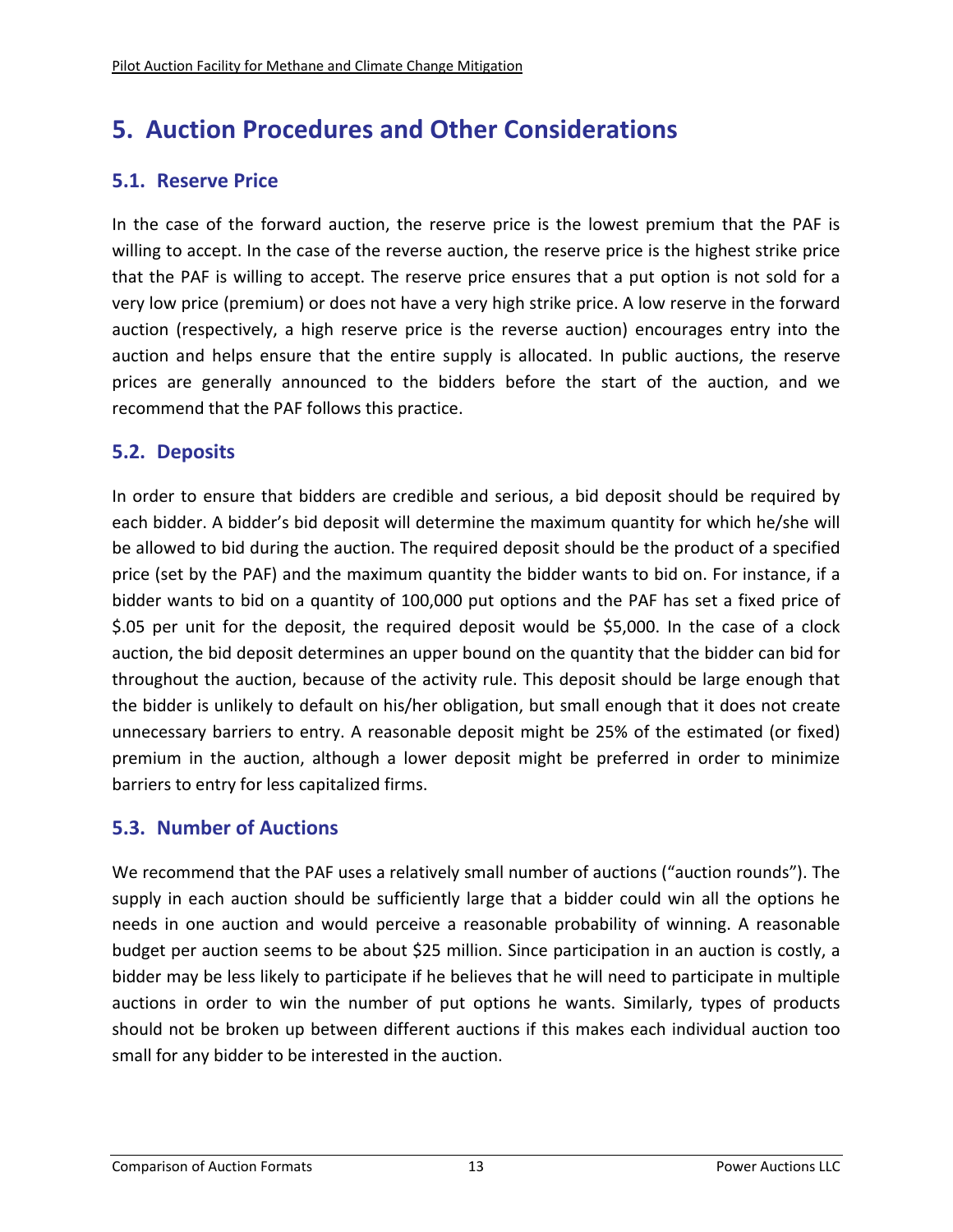It may be desirable to avoid holding different auctions for different types of put options that are close substitutes. By holding multiple auctions, a bidder who only wants to participate in one auction has to choose which to participate in, even if he/she is almost indifferent between the two types of assets. By auctioning multiple assets in one auction, it is much easier for a bidder to substitute between the assets. In a single auction with multiple assets a bidder can express at what price he is willing to substitute more restricted assets for the less restricted ones. This enables more price discovery, since the increased flexibility allows the different assets to be priced relative to each other more easily. The additional information conveyed by the demand for each asset helps bidders make better decisions during the auction.

# **5.4. Granularity of Prices and Quantities**

From an auction design perspective, there is no advantage in limiting the prices and quantities that a bidder can select in his/her bid (e.g., there is no advantage in requiring a bidder to bid on an amount of put options that is divisible by 1000). There may be advantages to setting limits on how much specific bidders can win; see Section 5.6. The PAF may decide to limit the possible values for other reasons, not related to auction design. In that case, we would recommend allowing small quantities in order to not discourage small firms from participating.

# **5.5. Preferential Treatment for Certain Projects and Bidders**

In a single auction, there are two ways to provide preferential treatment to certain bidders (such as smaller firms or bidders from low‐income countries). One way is to set aside some of the supply specifically for these bidders<sup>3</sup>. While these bidders would be able to bid on and receive any of the options being sold, there would be some amount of options (for instance 30,000 out of the total 100,000), that only these bidders could bid on, and potentially receive for a different, lower price. Alternatively these bidders could pay a reduced price, like 90% of the final price. Additional restrictions would need to be placed on the trade of these options, to ensure that the bidders receiving preferential treatment do not resell the options immediately to the bidders who did not receive preferential treatment.

# **5.6. Caps and Competition Constraints**

The PAF may want to encourage competition in a given market. In this case, the PAF may want to implement a cap that would prohibit a single bidder from winning more than some percentage (e.g., 25%<sup>4</sup>) of the available supply of put options. With a bidding cap, all bidders

<sup>3</sup> Athey *et al.* 2011 and Krasnokutskaya & Seim 2011 discuss different policies for preferential treatment in forestry and highway auctions.<br><sup>4</sup> For any tentatively-selected cap, it would be worthwhile to examine the plausible projects to be bid for the

auction, and make sure that plausible projects are not cut out by a given cap.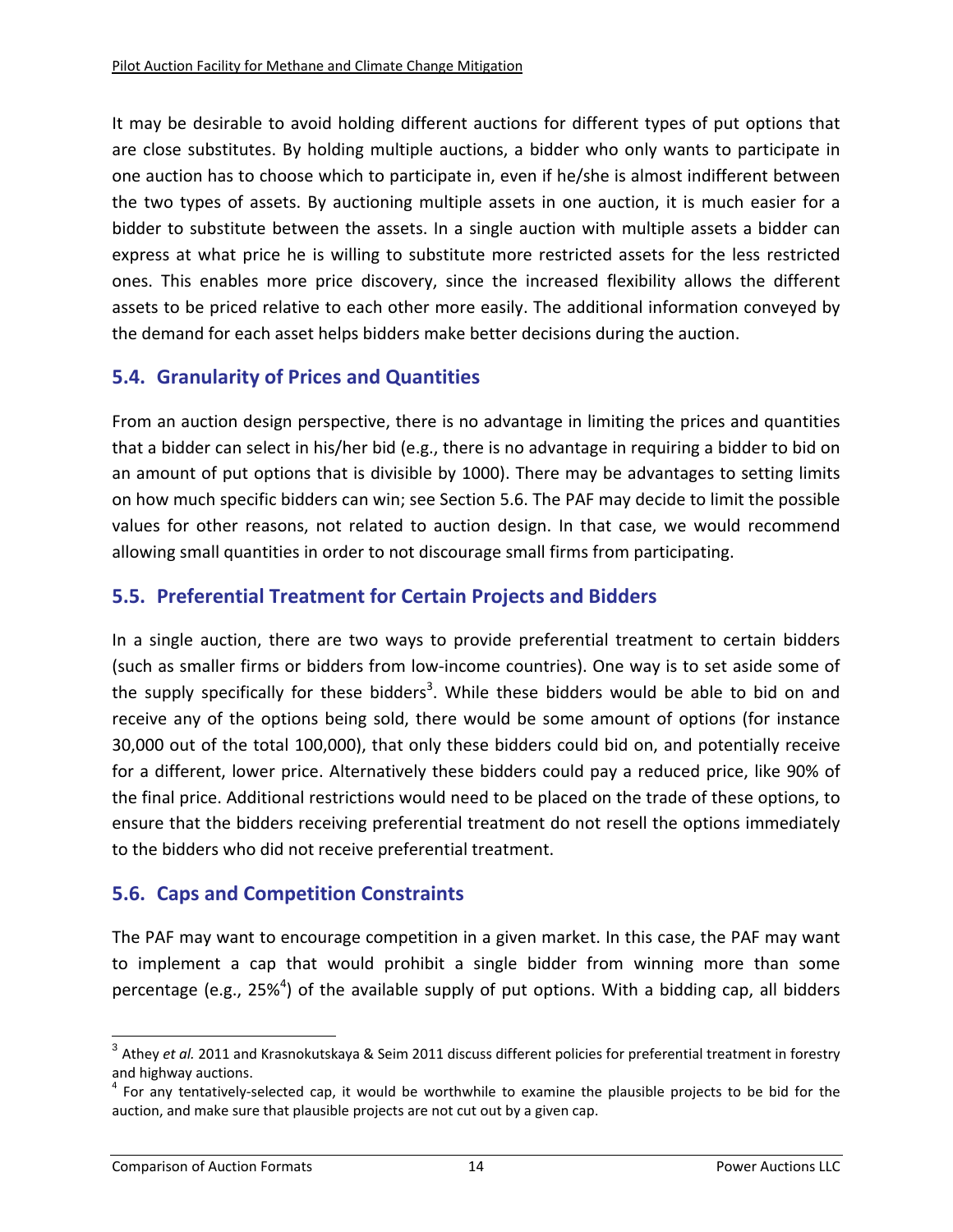are limited in what they can bid for. In some government auctions where there are existing players and new entrants bidding for scarce resources (as is the case for FCC spectrum auctions), the competition caps can be bidder‐specific; that is, each bidder has a different cap such that their overall holdings after the auction would be below a specified percentage (e.g., 25%). This issue is probably not a concern for the initial auctions for the pay‐for‐performance auction facility for methane.

### **5.7. Comparing the Clock and the Uniform‐Price Sealed‐Bid Formats**

While it does not match donor preferences to establish a simple and straightforward auction, it would be possible to do an experiment, for the purposes of maximizing the learning benefits around auctions, either in the lab<sup>5</sup> or in the field, to compare a sealed bid auction and a clock auction. Bidders would submit bids in the sealed-bid format and then participate in an ascending clock auction. After the two auctions have ended, the PAF would use a randomized method to select which of the auction results would be followed: sealed‐bid or ascending clock. Since either result is possible, bidders have the incentive to take both auctions seriously. By comparing the bids from both auction formats, the PAF can determine how much bidders revise their bids during the clock auction. This can help determine if price discovery is important in this context.

### **5.8. Fail‐safes**

In very rare cases it may be necessary to cancel the auction. These cases should be specified clearly in the rules. For instance, if an extremely low number of bidders show up for the auction, the PAF may want to cancel the auction. An auction should be almost never be canceled after bids have been submitted, but it may be necessary if either bidders are cheating or if there are serious problems on the seller's side (for instance bugs in the software that seriously compromise the auction results). It should be very clear that the PAF will never cancel the auction after bids have been submitted to try to avoid unappealing outcomes.

### **5.9. Avoiding Collusion**

Collusion is always a concern in auctions. In order to discourage collusion, it should be made very clear in the rules (and even before the rules are published) that collusion is illegal. Even without strong enforcement powers, a variety of steps can be taken to mitigate collusion. It should be made clear to the bidders that if collusion is detected, their deposit will be forfeit and

<sup>&</sup>lt;sup>5</sup> Many universities, including the University of Maryland, have lab facilities to run economic experiments. Participants would participate in a mock auction that simulates the real auction. In order to ensure credible results, the participants compete with each other and receive payment at the end of the experiment based on their performance in the auction.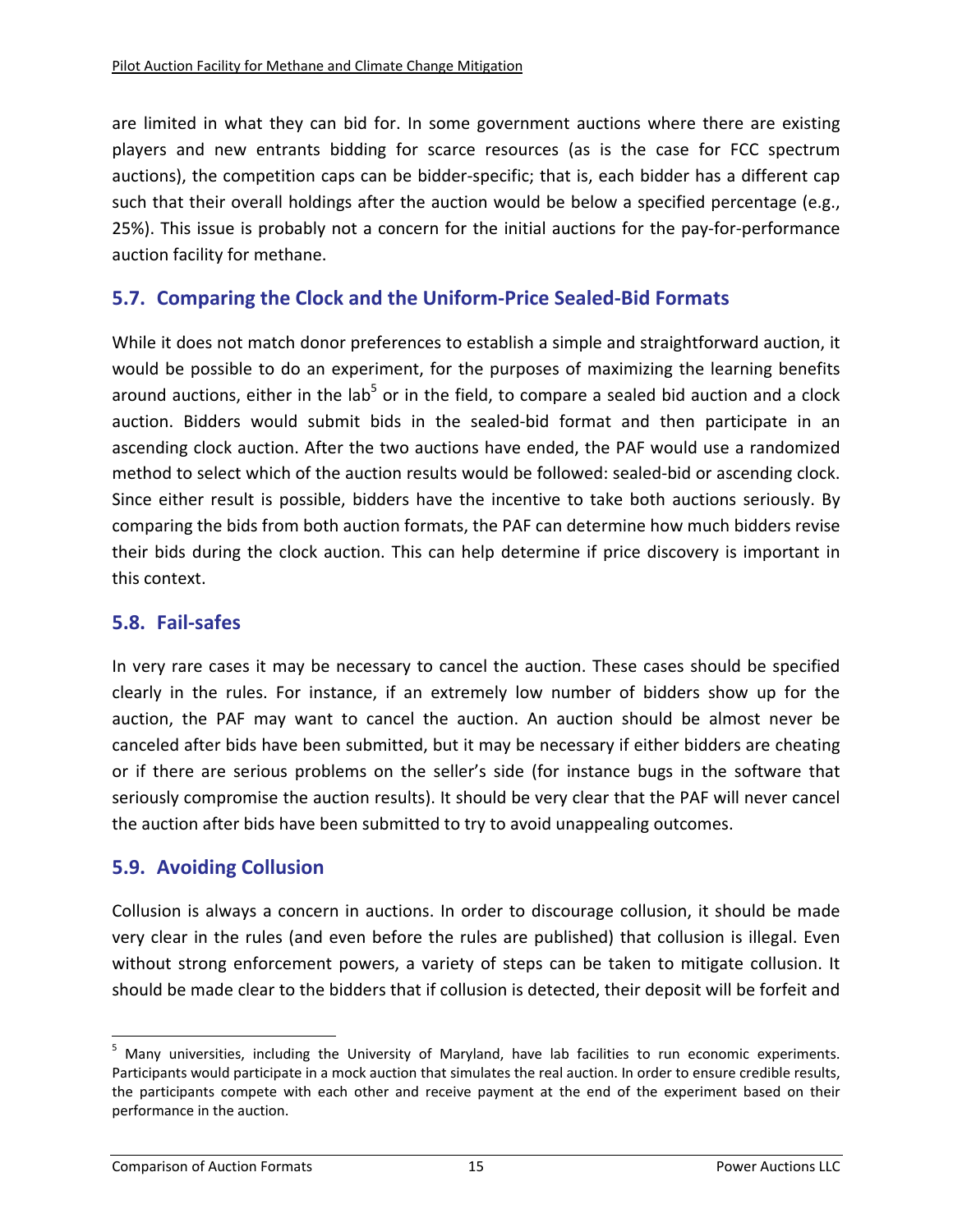they will not be allowed to participate in future PAF auctions. An appropriate reserve price should be set, to make sure bidders cannot collude to make the put options sell for a very low price. High levels of participation should be strongly encouraged; the possible gains from collusion are greatly reduced when there is a large number of bidders in the auction. The auction should be conducted over the internet or in another way that ensures bidders' identities are kept anonymous. Only aggregate demand should be reported to minimize a bidder's ability to enforce collusive agreements. In‐person conferences and events should be avoided when possible, so that the participants in each auction remain secret until the auctions have concluded.

# **5.10. Post‐auction Information Policy**

Once the winners are announced, many government auctioneers disclose all bidding information publically including the package definitions, bid prices, and the identities of the bidders. Winning bidders generally do not want regulators to disclose their final bids since they normally represent their true value for the packages and could be considered confidential business information. The advantage of full disclosure is that interested parties can replicate the results of the auction. If bidding information is withheld after the auction, it is important to have an independent auditor validate the auction results so that losing bidders are assured that the process was conducted fairly and in full compliance with the stated auction rules.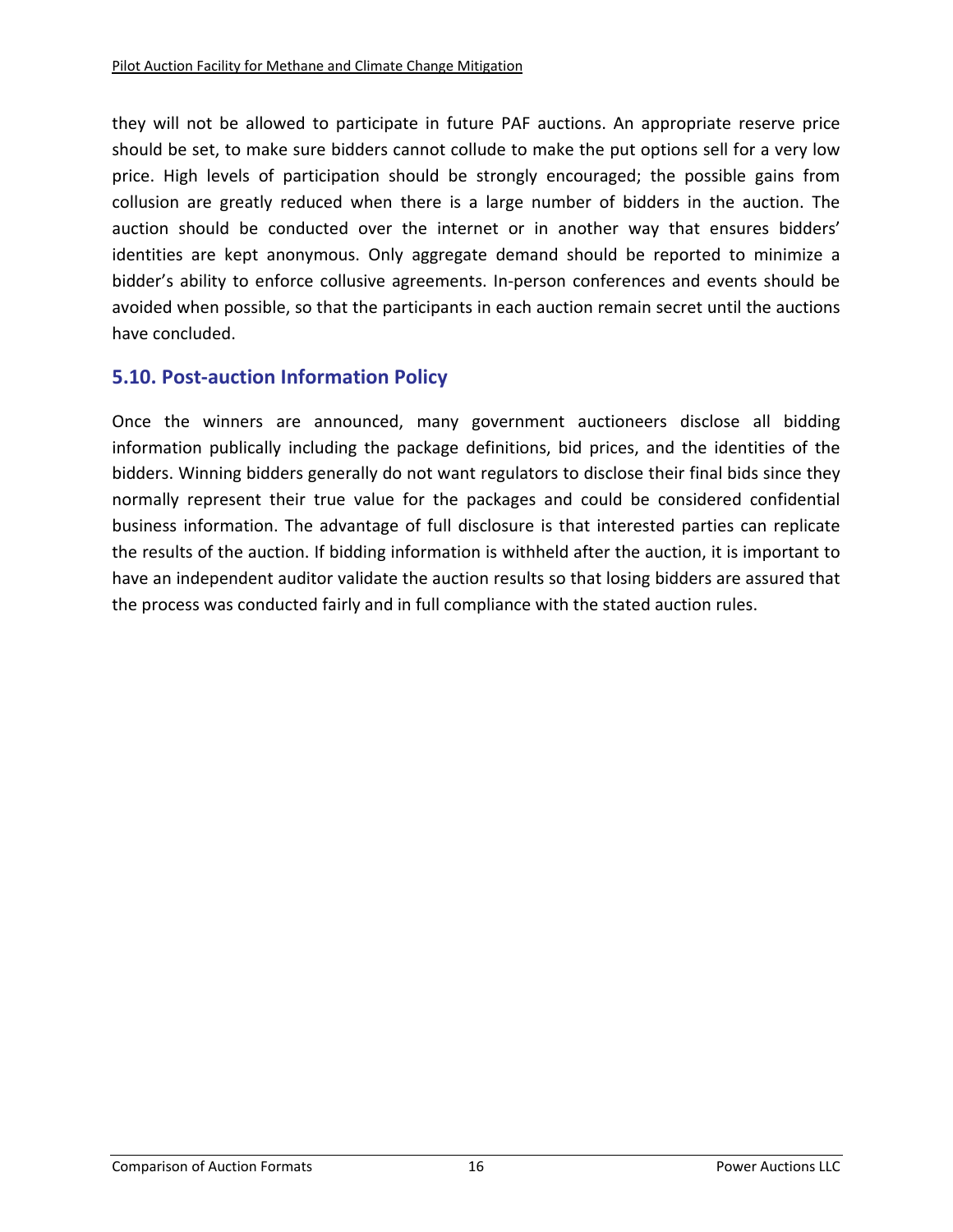# **6. Summary**

As discussed in this paper, either a sealed‐bid or a clock format would be suitable for the PAF. We believe a clock auction is a preferable auction format, due both to the simplicity of the format for bidders and its potential to encourage price discovery. A clock auction will simply and efficiently choose firms to reduce methane emissions. The following tables summarize what we believe are the three major design choices.

#### **Table 1 – Auction Format**

| Format                   | Advantages                                                                                                                                                                                                                                                                                                                                                                                   | <b>Disadvantages</b>                                                                                                                                                    |
|--------------------------|----------------------------------------------------------------------------------------------------------------------------------------------------------------------------------------------------------------------------------------------------------------------------------------------------------------------------------------------------------------------------------------------|-------------------------------------------------------------------------------------------------------------------------------------------------------------------------|
| Uniform-Price Sealed-Bid | Provides<br>for<br>incentives<br>bidders to bid truthfully                                                                                                                                                                                                                                                                                                                                   | Limited<br>discovery,<br>price<br>submitting bids is difficult<br>especially with<br>multiple<br>products, no substitutability<br>between different types of<br>options |
| <b>Clock Auction</b>     | The same advantages as the<br>uniform price auction, in<br>addition encourages greater<br>price discovery, easier for<br>bidders,<br><b>Example 1</b> Separate points and the set of the set of the set of the set of the set of the set of the set of the set of the set of the set of the set of the set of the set of the set of the set of the set of the set of the<br>substitutability |                                                                                                                                                                         |

### **Table 2 – Bid on Strike Price or Premium**

| Format                       | Advantages                                                                                                                                                                                     | <b>Disadvantages</b>                                                                                                                           |
|------------------------------|------------------------------------------------------------------------------------------------------------------------------------------------------------------------------------------------|------------------------------------------------------------------------------------------------------------------------------------------------|
| Format: Bid on Premium       | Less susceptible to winner's<br>implicit<br>supply<br>curse,<br>decreases more slowly, more<br>likely to yield a high strike<br>price which will lead to a<br>more vibrant secondary<br>market | Limits access to bidders who<br>have trouble raising capital.                                                                                  |
| Reverse: Bid on Strike Price | Requires less capital up front,<br>so helps bidders with less<br>capital                                                                                                                       | More<br>susceptible<br>to<br>speculation/winner's curse,<br>could reduce<br>which<br>the<br>amount of abatements that<br>are actually realized |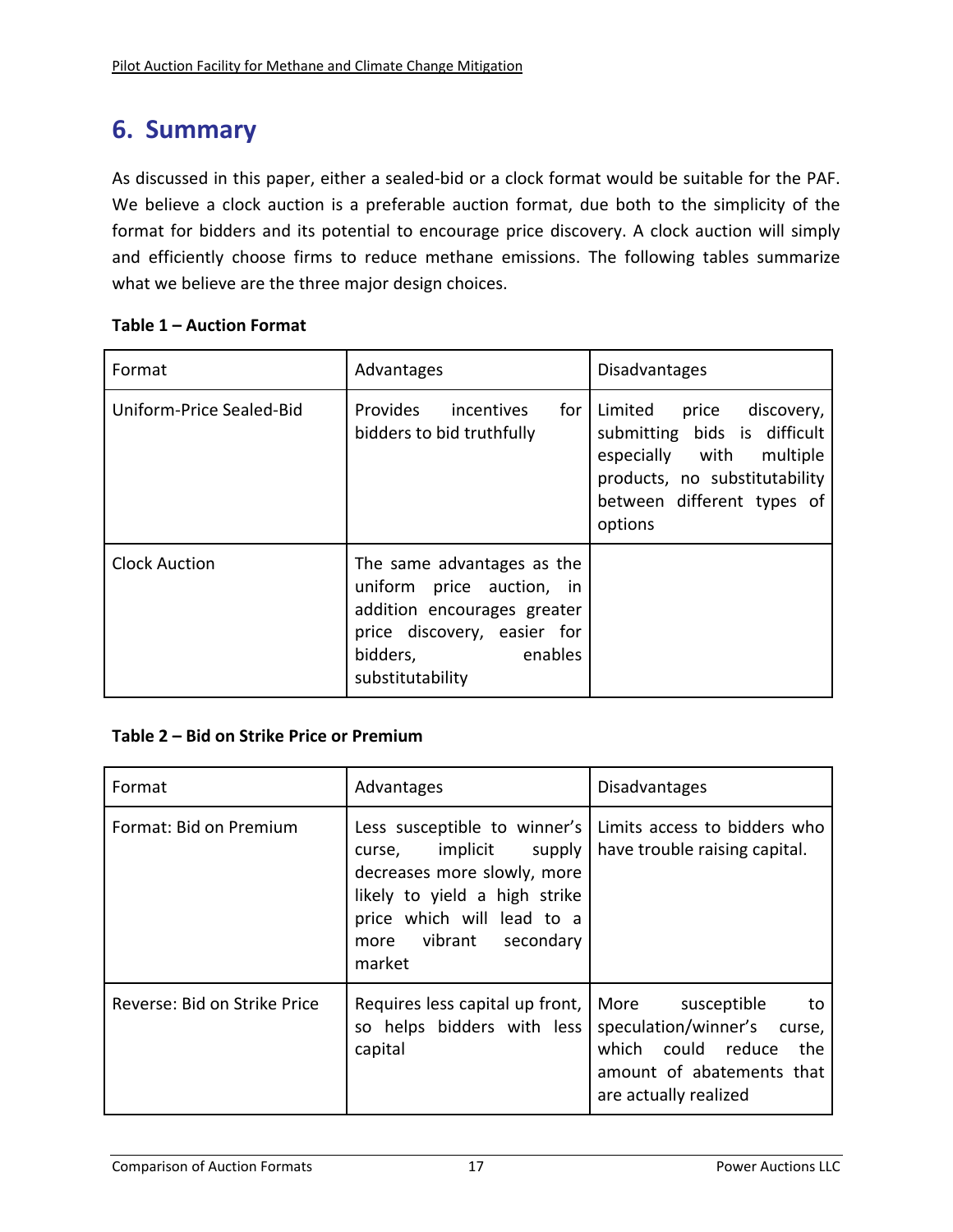| Format                                                                | Advantages                                                                                                         | <b>Disadvantages</b>                                                                                                                                                                                                                        |
|-----------------------------------------------------------------------|--------------------------------------------------------------------------------------------------------------------|---------------------------------------------------------------------------------------------------------------------------------------------------------------------------------------------------------------------------------------------|
| Single Product: One Type of<br>Put Options in the Auction             | implement<br>Easier<br>and<br>to<br>simpler                                                                        | Bidders have to decide in<br>advance which auction/s to<br>participate in, limits how they<br>substitute<br>between<br>can<br>assets, risk of<br>supply<br>-in<br>individual assets<br>being too<br>low<br>to<br>encourage<br>participation |
| Multiple Products: Multiple<br>Types of Put Options in the<br>Auction | Enhanced substitutability,<br>allows for larger auctions,<br>decision<br>participation<br>is<br>easier for bidders | Harder to implement, bidding<br>in the auction itself may be<br>more complicated.                                                                                                                                                           |

Clock auctions have been used in a variety of industries around the world to allocate assets like spectrum, electricity and natural gas to great success. A similar strategy can be used by the Pilot Auction Facility to allocate put options for methane reduction.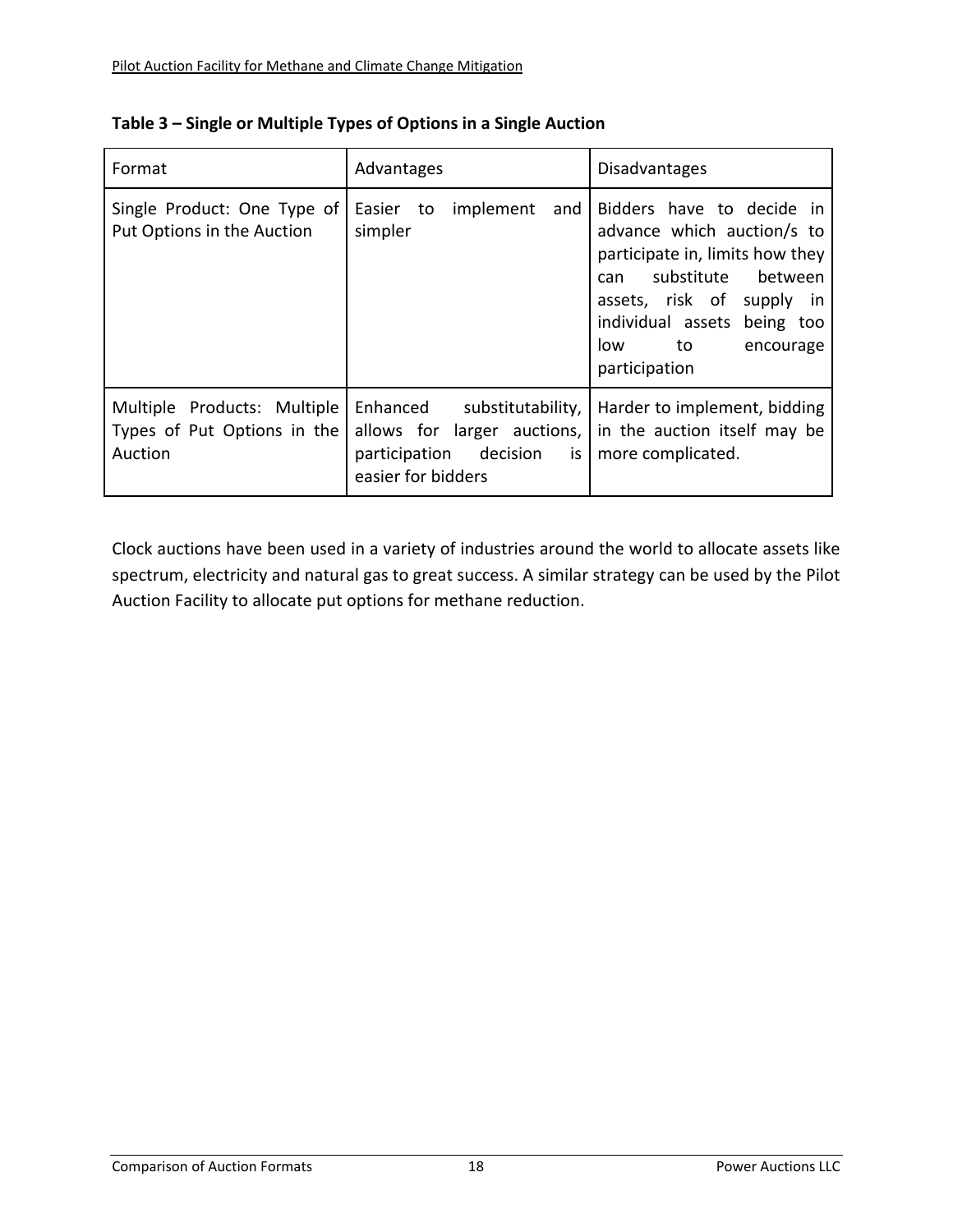# **7. References**

Athey, Susan, Dominic Coey, and Jonathan Levin (2011). "Set‐Asides and Discounts in Auctions," NBER Working Paper.

Athey, Susan, and Jonathan Levin (2001). "Information and Competition in U.S. Forest Service Timber Auctions." *Journal of Political Economy*, 109(2): 375‐417.

Ausubel, Lawrence M. (2004). "An Efficient Ascending‐Bid Auction for Multiple Objects," *American Economic Review*. 94(5), 1452‐1475.

Ausubel, Lawrence M. and Peter Cramton (2002). "Demand reduction and inefficiency in multi‐unit auctions." working paper.

Ausubel, Lawrence M. and Peter Cramton (2004). "Auctioning many divisible goods." *Journal of the European Economic Association*, 2(2‐3), 480‐493.

Betz, Regina and Greiner, Ben and Schweitzer, Sascha and Seifert, Stefan (2014). "Auction Format and Auction Sequence in Multi‐Item Multi‐Unit Auctions ‐‐ An Experimental Study." UNSW Australian School of Business Research Paper No. 2014‐31. Available at SSRN: http://ssrn.com/abstract=2458238

Bushnell, James B. and Shmuel S. Oren (1994) "Bidder Cost Revelation in Electric Power Auctions," *J ournal of Regulatory Economics*, 6, 5–26.

Cramton, Peter (1998). "Ascending auctions." *European Economic Review* 42.3: 745‐756.

Cramton, Peter (2006), "Simultaneous Ascending Auctions," in Peter Cramton, Yoav Shoham, and Ri chard Steinberg (eds.), *Combinatorial Auctions*, Chapter 4, 99‐114, MIT Press

Cramton, Peter, Evan Kwerel, Greg Rosston, and Andrzej Skrzypacz (2011) "Using Spectrum Auctions to Enhance Competition in Wireless Services," Journal of Law and Economics, 54, 2011.

EPA (2001), "Non-CO<sub>2</sub> Greenhouse Gases from Developed Countries: 1990-2010," http://www.epa.gov/methane/pdfs/fulldocumentofdeveloped.pdf

Kagel, J. H., & Levin, D. (2001). Behavior in Multi‐Unit Demand Auctions: Experiments with Uniform Price and Dynamic Vickrey Auctions. *Econometrica*, *69*(2), 413‐454.

Kagel, J. H., & Levin, D. (2005). Multi‐unit demand auctions with synergies: behavior in sealed‐bid versus ascending‐bid uniform‐price auctions. *Games and Economic Behavior*, *53*(2), 170‐207.

Krasnokutskaya, E., & Seim, K. (2011). Bid preference programs and participation in highway procurement auctions. The American Economic Review, 101(6), 2653‐2686.

Klemperer, Paul (2004), Auctions: Theory and Practice, Princeton University Press.